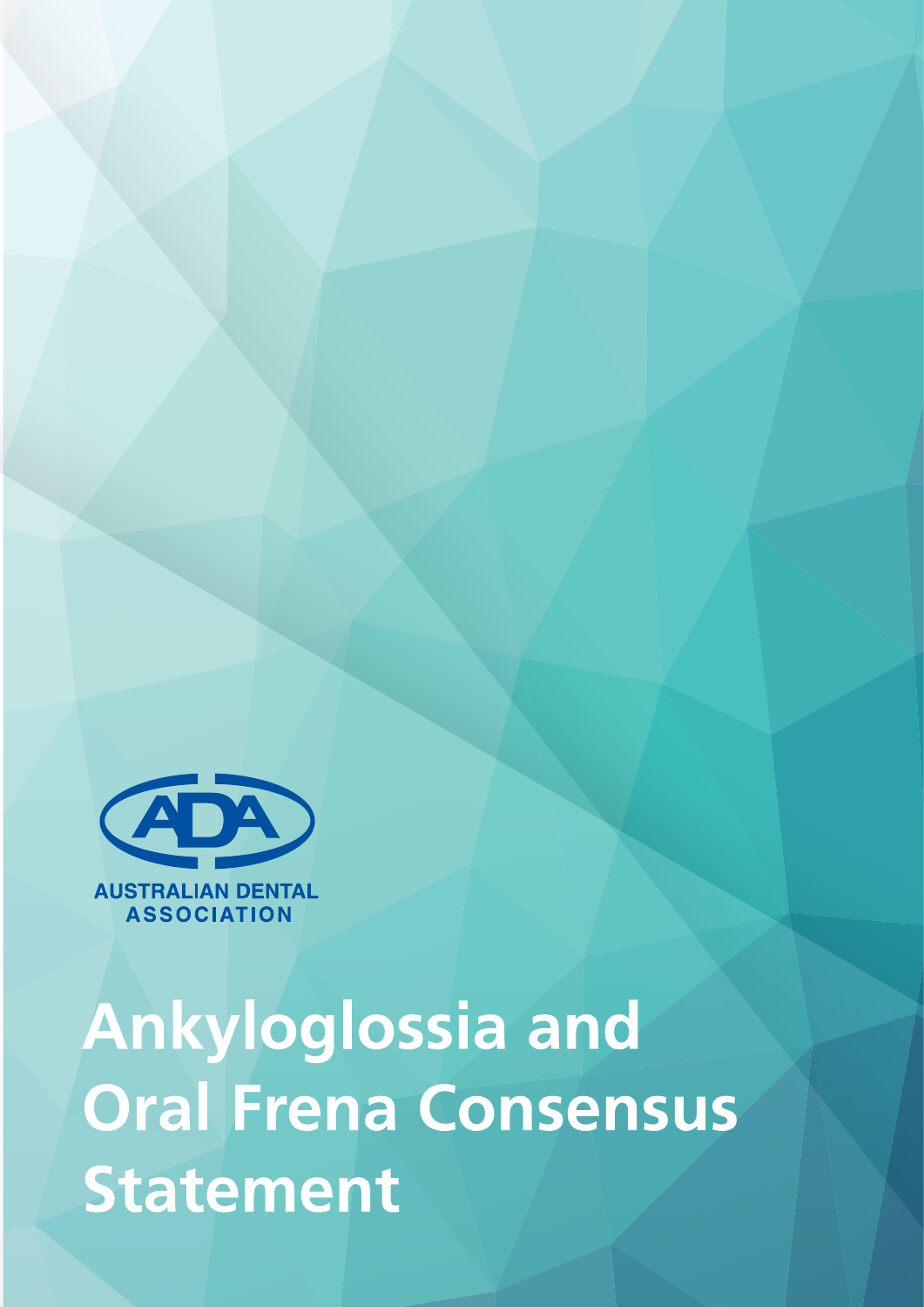# **Acknowledgments**

The Australian Dental Association, in association with an expert multidisciplinary panel of health professionals has developed the *Ankyloglossia and Oral Frena Consensus Statement* to provide evidence-based recommendations to guide best practice in caring for individuals with short, tight labial and lingual frena and ankyloglossia. Working group members are acknowledged below.

## **Expert working group members**

| Chair                                                                                  | Dr Mihiri Silva (Paediatric Dentist)<br>BDSc, MDSc, DCD (Paediatric Dentistry), PhD                                                                                                                                                 |
|----------------------------------------------------------------------------------------|-------------------------------------------------------------------------------------------------------------------------------------------------------------------------------------------------------------------------------------|
| Australasian Academy of Paediatric Dentistry<br>(AAPD)                                 | Dr Kareen Mekertichian (Paediatric Dentist)<br>BDS, MDSc, FRACDS, MRACDS (Paed Dent), FICD, FPFA                                                                                                                                    |
| Australian Chiropractors Association (ACA)                                             | Dr Russell Mottram (Chiropractor)<br>B.App.Sc (Chiropractic)                                                                                                                                                                        |
| Australian College of Midwives (ACM)                                                   | Ms Lois Wattis (Clinical Midwife and IBCLC)<br>BNurs, PGradDipMidwifery, FACM, IBCLC                                                                                                                                                |
| Australian College of Midwives (ACM)                                                   | Ms Michelle Simmons (Clinical Midwife Consultant, Westmead)<br>MNurs, IBCLC                                                                                                                                                         |
| Australian Dental Association (ADA)                                                    | Prof Laurence Walsh (Specialist in Special Needs Dentistry)<br>BDSc, PhD, DDSc, GCEd, FRACDS, FFOP (RCPA)                                                                                                                           |
| Australian Dental Association (ADA)                                                    | Dr Philippa Sawyer (Paediatric Dentist)<br>BDS (USyd), MA (Sports Studies) (UTS), GradCertPedDent (NYU)<br>PGCertHEd (MQU), Master of Early Childhood (MQU), FICD, FAAPD, FIADT<br>Diplomate, American Board of Pediatric Dentistry |
| Australian Dental Association (ADA)<br>Deputy CEO & Policy General Manager             | Ms Eithne Irving<br>RN, Grad Dip Neuroscience, MBA                                                                                                                                                                                  |
| Australian Dental Association (ADA)<br>Oral Health Promoter                            | Dr Mikaela Chinotti (Dentist)<br>BDS, MPH                                                                                                                                                                                           |
| Australian Dental & Oral Health Therapists'<br>Association (ADOHTA)                    | Ms Nicole Stormon (Oral Health Therapist)<br><b>BOH, AFHEA</b>                                                                                                                                                                      |
| Australian and New Zealand Association of Oral and<br>Maxillofacial Surgeons (ANZAOMS) | A/Prof David Sherring (Oral and Maxillofacial Surgeon)<br>MBBS, BDS, DClinDent, FRACDS (OMS)<br>President ANZAOMS (2017-2019)                                                                                                       |
| Lactation Consultants of Australia & New Zealand<br>(LCANZ)                            | Ms Heather Gale (IBCLC, Registered Nurse and Midwife)<br>IBCLC/RN/RM/Post grad. Dip Nurse Ed./M. Nursing                                                                                                                            |
| Osteopathy Australia (OA)                                                              | Dr Julie Fendall (Osteopath)<br>DO MOstSc (Paeds)                                                                                                                                                                                   |
| Royal Australasian College of Dental Surgeons (RACDS)                                  | Dr Kelly Oliver (Paediatric Dentist)<br>BDSc, DClinDent, FRACDS (Paeds)                                                                                                                                                             |
| Speech Pathology Australia (SPA)                                                       | Ms Emma Necus (Speech Pathologist)<br>Speech Pathologist (MSc/Bsc), IBCLC                                                                                                                                                           |
|                                                                                        | Dr John Sinn (Neonatologist)<br>MBBS(Syd), DCH, Dip Paed, MMed (C Epi), FRACP (Paed)                                                                                                                                                |

Ankyloglossia and Oral Frena Consensus Statement First Edition 2020

Published by the Australian Dental Association, PO Box 520, St Leonards, NSW 1590, Australia © Australian Dental Association 2020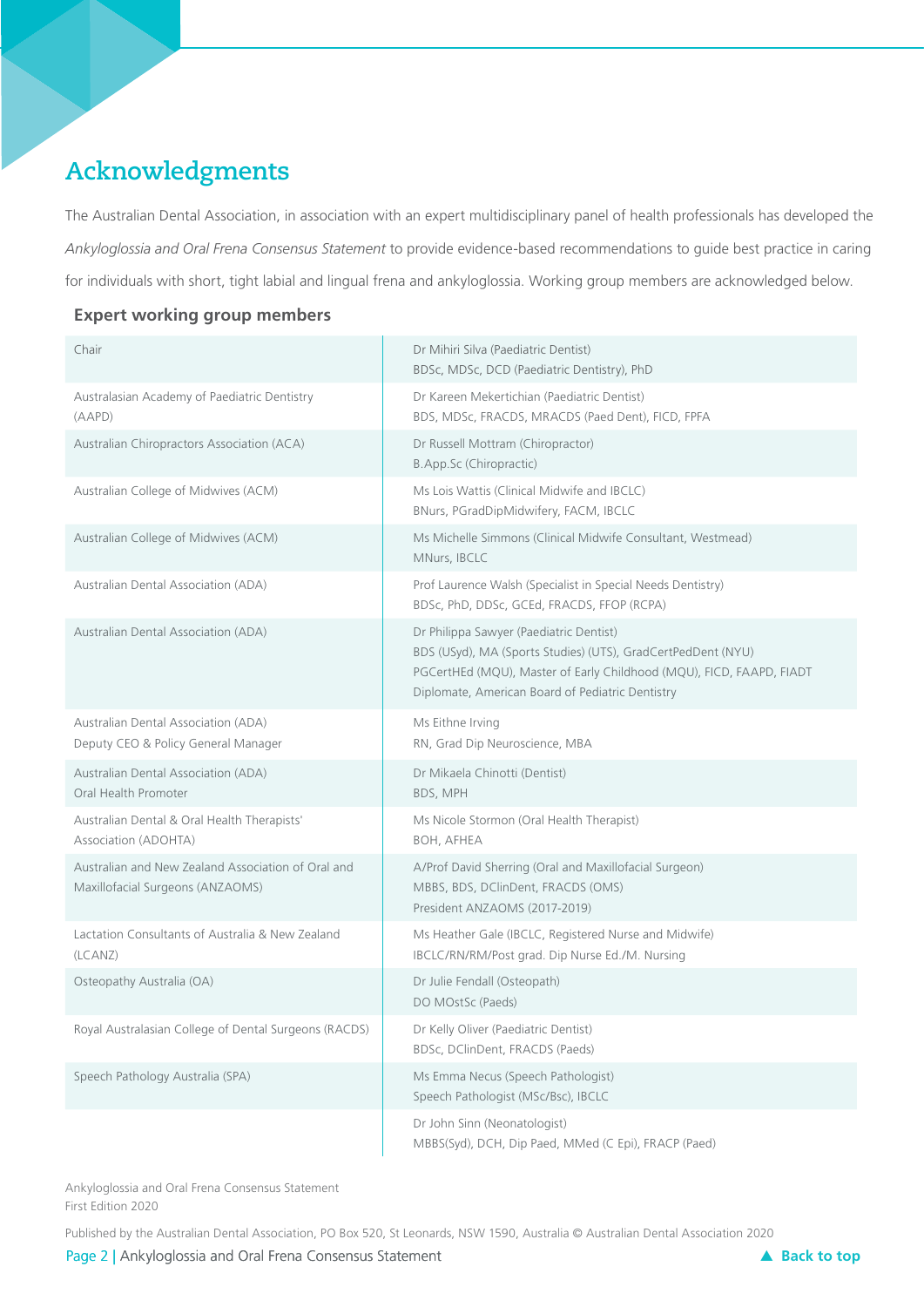# **Executive Summary**

The *Ankyloglossia and Oral Frena Consensus Statement* provides a multi-disciplinary, evidence-based consensus regarding the diagnosis and management of short, tight labial and lingual frena and ankyloglossia.

## **Working Group**

The consensus statement was formed by a multidisciplinary working group of health professionals representing ten organisations and associations and is intended to guide best practice. It is based on existing evidence, including a systematic Cochrane Review, an updated broader literature review and the expert opinion of the working group.

### **Health Problems**

Ankyloglossia can cause some individuals to experience functional limitations, such as difficulty breastfeeding. Further research is needed regarding other reported adverse health outcomes, such as problems with speech, malocclusion, lingual gingival recession and obstructive sleep apnoea as evidence of a consistent causative relationship is lacking. No evidence exists to support buccal or labial frena causing problems with feeding or speech.

## **Diagnosis**

The anatomical appearance of oral frena can demonstrate considerable variability without functional issues. Therefore, diagnosis of ankyloglossia should not be based solely on anatomic appearance. The key pre-requisites for a diagnosis are:

- 1. Thorough case history.
- 2. Objective functional assessment of tongue function using a diagnostic system.
- 3. Complete assessment of functional issues impacted by the suspected ankyloglossia by a qualified professional.

### **Management**

Contemporary management of ankyloglossia includes a range of treatments and requires inter-disciplinary care by multiple health professionals. Non-surgical management strategies can be effective first-line therapies for management of functional limitations associated with ankyloglossia.

Surgical management should be considered only after non-surgical management has failed to address the functional issue that led to the diagnosis. Treating clinicians must understand surgical techniques, possess the ability to identify and manage complications as well as have access to and training in resuscitation equipment appropriate to the age of patients treated. Appropriate analgesia and anaesthetic use should be considered for individuals of all ages.

### **Final remarks**

The statement highlights the importance of multi-disciplinary care and communication between treating health professionals. Further research is required to clarify many issues relating to ankyloglossia, particularly the effects of surgical management on improving functional limitations and the long-term effects of surgical intervention on neonates.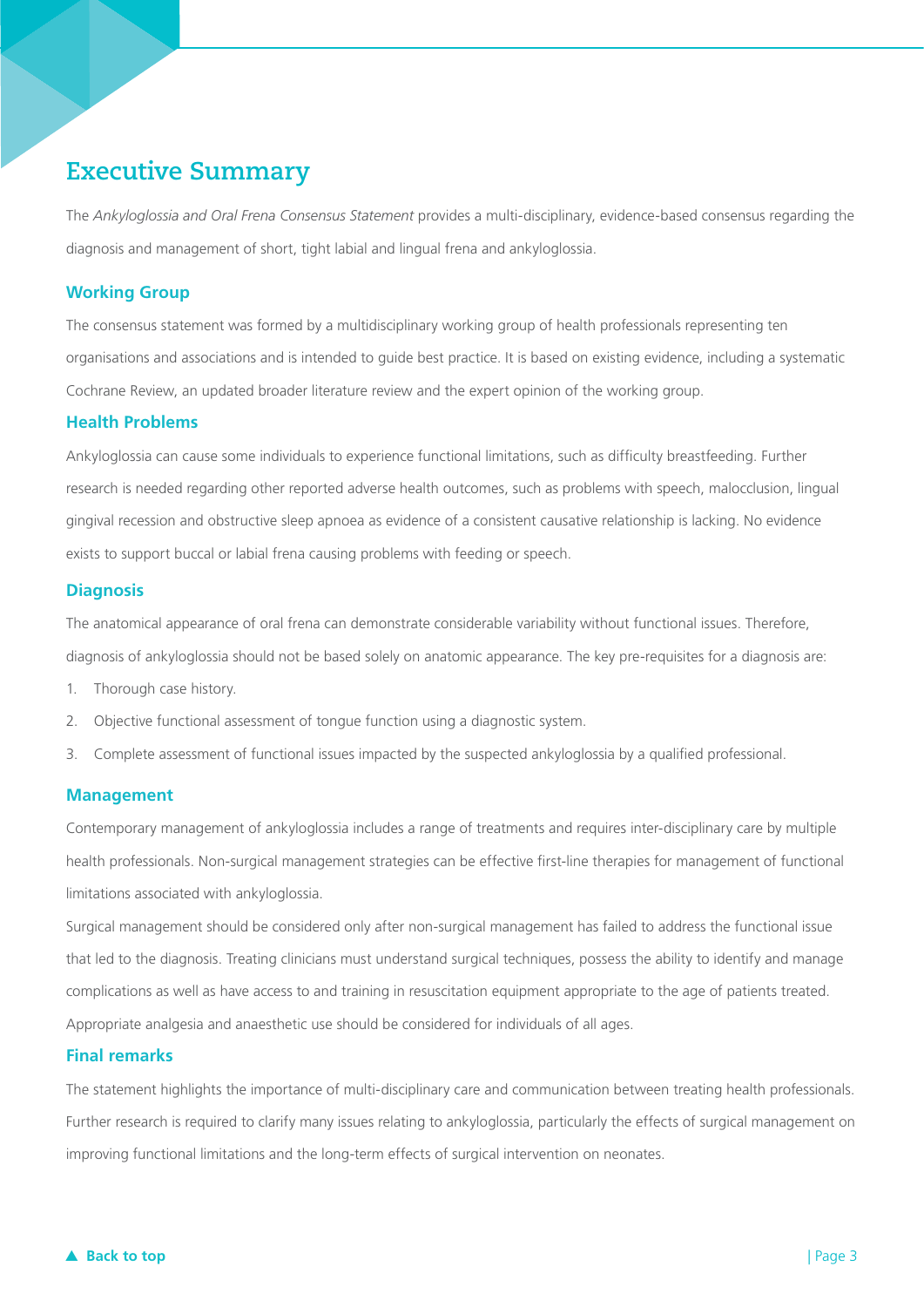## **Part 1**

The purpose of this *Ankyloglossia and Oral Frena Consensus Statement* is to provide a multi-disciplinary, evidence-based consensus regarding the diagnosis and management of short, tight labial and lingual frena and ankyloglossia to guide best practice.

#### **Background**

 The lingual frenum refers to the mucous membrane that connects the ventral surface of the tongue to the floor of the mouth. Ankyloglossia, commonly referred to as 'tonguetie,' describes restricted movement of the tongue causing functional limitations, accompanied by a visually restricted lingual frenum.

Ankyloglossia is a congenital anomaly that has been reported in neonates, infants, children and adults. It has been suggested to be linked with a range of health issues, including breastfeeding, speech and dental problems, such as malocclusion. Contemporary management of these problems includes a range of treatments and health professionals.

In recent years, there has been a large increase in the referral and surgical management of newborns, infants and children with ankyloglossia. A 420% increase in frenotomy rates, as derived from Medicare data, was reported in Australia over the last decade.<sup>1</sup> Surgical management has also reportedly increased in Canada<sup>2</sup> and North America.<sup>3</sup>

Despite considerably differing views on the topic, there are currently no Australian guidelines that inform the diagnosis and management of ankyloglossia. Therefore, a working group of relevant key bodies was established to create this consensus statement to provide objective and evidencebased advice for the assessment and management of ankyloglossia and other intra-oral frena in neonates, infants, children and adults. This statement covers the definition, diagnosis, associated health issues and management of ankyloglossia and other oral frena, and complications and post-operative care following surgical management.

This consensus statement strongly and wholly supports the World Health Organization (WHO)'s recommendations for infant and young child feeding, including that mothers exclusively breastfeed infants for their first six months and the introduction of nutritious complementary foods along with continued breastfeeding until 2 years and beyond to achieve optimal growth, development, and health.<sup>4</sup>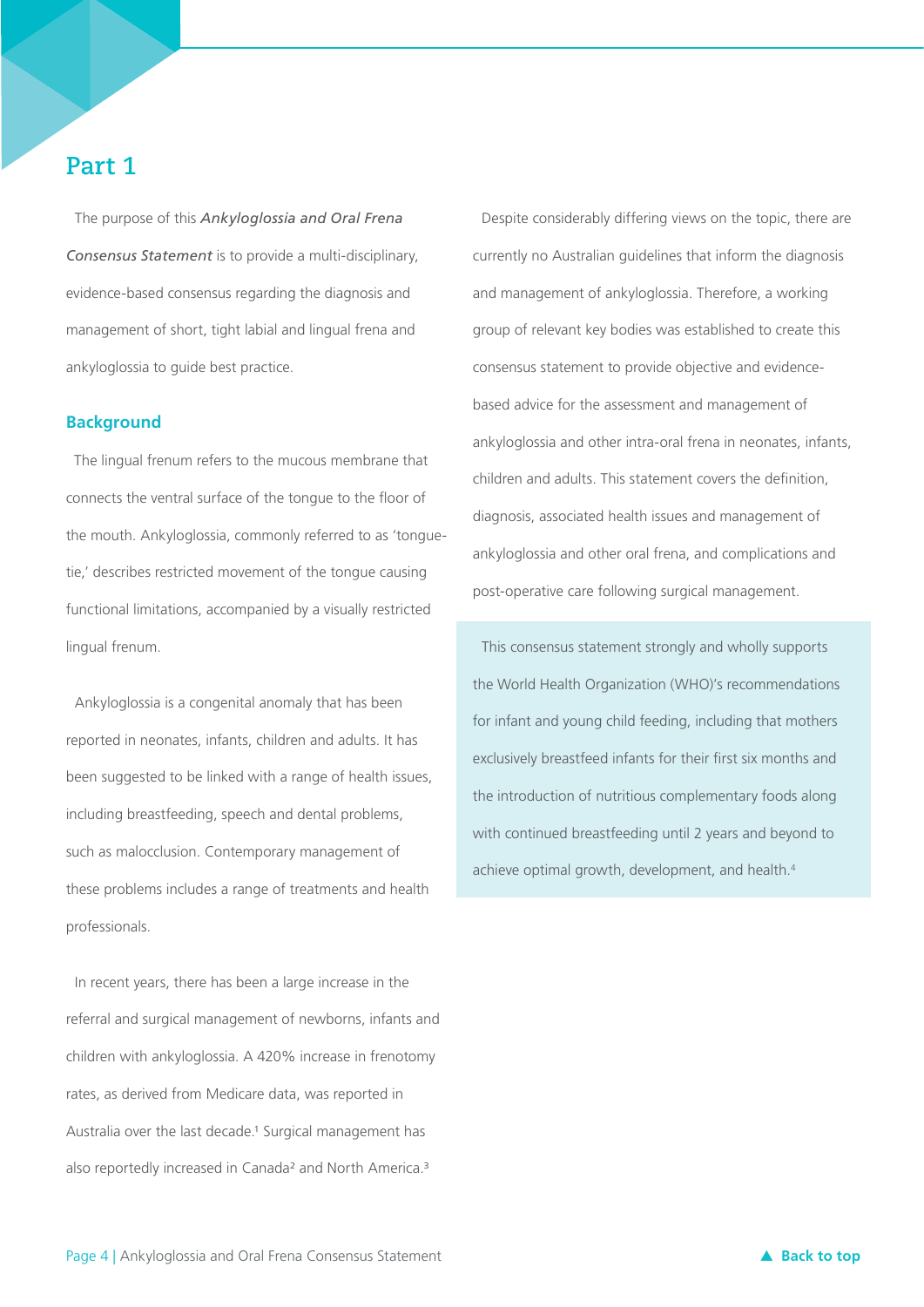### **Consensus statement development**

 To form the multidisciplinary working group to develop the *Ankyloglossia and Oral Frena Consensus Statement*, the Australian Dental Association (ADA) invited relevant health associations and organisations to partake by nominating a representative. The statement was developed through meetings (one face-to-face and one teleconference) and additional email correspondence between working group members over a period of six months..

The final panel included 14 health professionals representing the following associations or organisations:

- Australasian Academy of Paediatric Dentistry (AAPD);
- Australian Chiropractors Association (ACA);
- Australian College of Midwives (ACM);
- Australian Dental Association (ADA);
- Australian Dental & Oral Health Therapists' Association (ADOHTA);
- Australian and New Zealand Association of Oral and Maxillofacial Surgeons (ANZAOMS);
- Lactation Consultants Australia and New Zealand (LCANZ);
- Osteopathy Australia (OA);
- Royal Australasian College of Dental Surgeons (RACDS);
- Speech Pathology Australia (SPA).

Prior to meeting, the group was provided with Terms of Reference, proposed points for consensus, rapid reviews of available literature and current Australian and international guidelines, policies and position statements, as collated by the ADA's Oral Health Promoter. Group members were encouraged to suggest additional pre-reading that was not otherwise included in the rapid review. The proposed points for consensus included:

- DEFINITION, of terms including lingual frenum, ankyloglossia and 'posterior' tongue-tie
- DIAGNOSIS, including the health professionals best placed to recognise ankyloglossia and the preferred diagnostic tools
- ASSOCIATED HEALTH ISSUES, including breastfeeding problems, speech and articulation problems, malocclusion, gingival recession, gastroesophageal reflux disease (GORD), obstructive sleep apnoea (OSA), difficulty transitioning to solid food or muscular tension
- MANAGEMENT, including treatment setting and practitioner qualifications
- SURGICAL INTERVENTION, including indications and recommended management pathway prior to surgical intervention
- ARMAMENTARIUM, including recommended instrumentation for division of oral frena
- INFORMED CONSENT, including risks to discuss when gaining informed consent
- POST-OPERATIVE CARE, including wound care and pain management
- COMPLICATIONS associated with treatment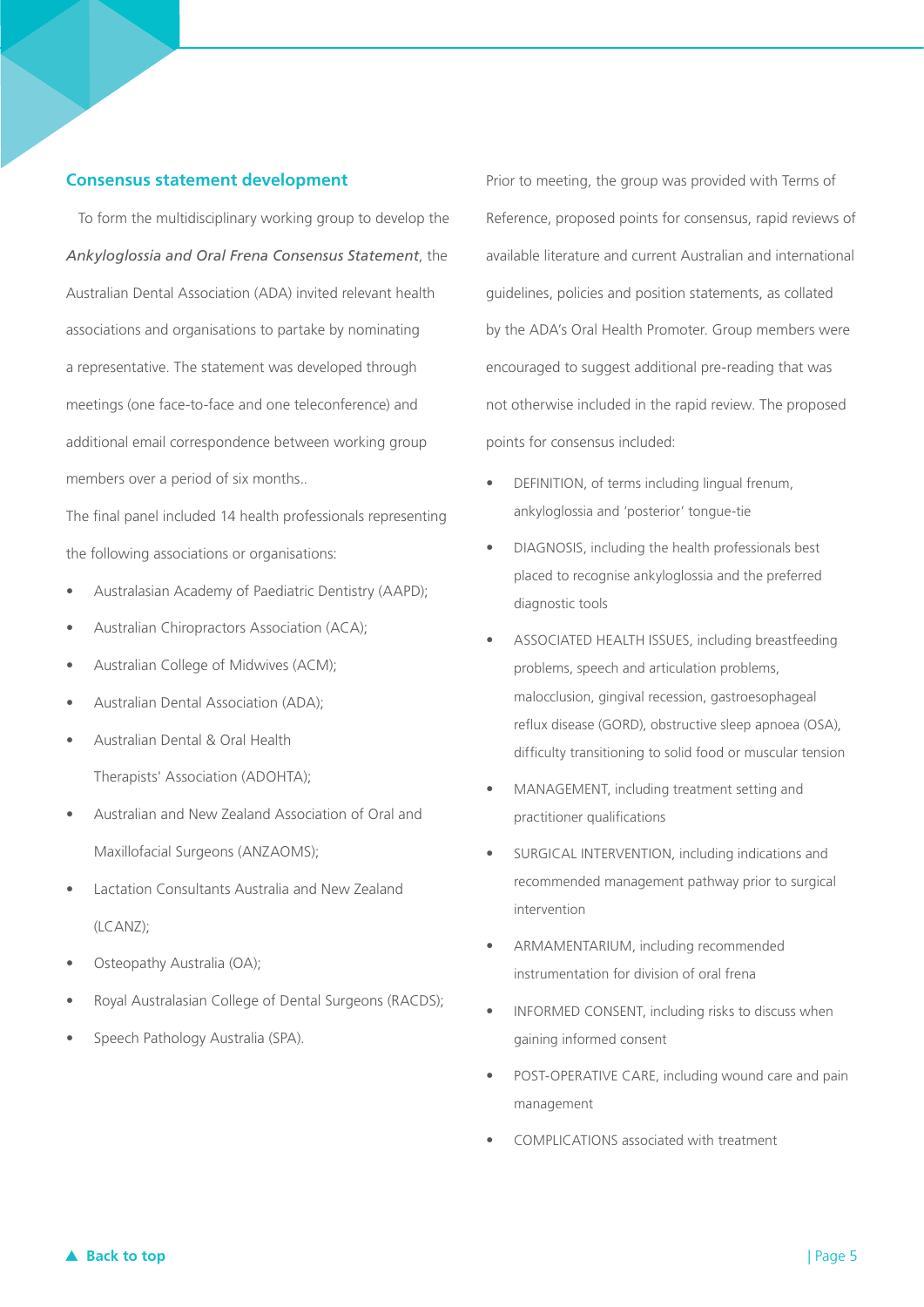The first group meeting was held face-to-face at the ADA on July 17, 2019. It was chaired by Dr Mihiri Silva, paediatric dentist, and supported by Dr Mikaela Chinotti, dentist and ADA Oral Health Promoter. The meeting was audio recorded and transcribed.

The working group was divided into four sub-groups and allocated proposed points for consensus, as relevant to their discipline, for discussion. Within groups, members explored current standards of care, summarised findings of relevant publications, shared their expert experience and identified areas for further investigation. Each group developed a preliminary consensus regarding the assigned points of discussion, which was presented to the working group for debate between all members. Consensus was considered to be achieved when assent was obtained.

Based on the preliminary consensus developed at the face-to-face meeting on July 17, 2019, a written draft was provided to the working group for comment prior to a teleconference meeting for further discussion to refine the draft. The teleconference was audio recorded and transcribed. A second draft was disseminated to the working group for comment.

The final Ankyloglossia and Oral Frena Consensus Statement draft was provided to the working group prior to dissemination to the invited and additional health organisations and associations for the option to become a signatory.

An electronic database search to review the literature was conducted and the evidence appraised. Details are provided in Part Two and Appendices A and B.

All nominees declared no conflicts of interest. No external funding was provided to the ADA for the development of this statement.

### **Glossary**

**Frenotomy/frenulotomy** – division of a frenum without suture or revision of the remaining tissues<sup>5</sup>

 **Frenuloplasty** – division of a frenum and closure of the mucosa with sutures<sup>5</sup>

**Frenectomy/frenulectomy** – excision of a frenum<sup>5</sup> **Surgical management** – surgical intervention of a frenum using techniques including frenotomy/frenulotomy, frenuloplasty or frenectomy/frenulectomy

 **Cold steel** – term describing surgical procedures performed using a metal blade instrument, i.e. scalpel, scissors

 **Fascia** - a sheath, a sheet or any number of dissectible aggregations of connective tissue that forms beneath the skin to attach, enclose or separate muscles and other internal organs.<sup>6</sup>

 **Neonates** – babies aged less than 28 days **Infants** – babies aged 1–12 months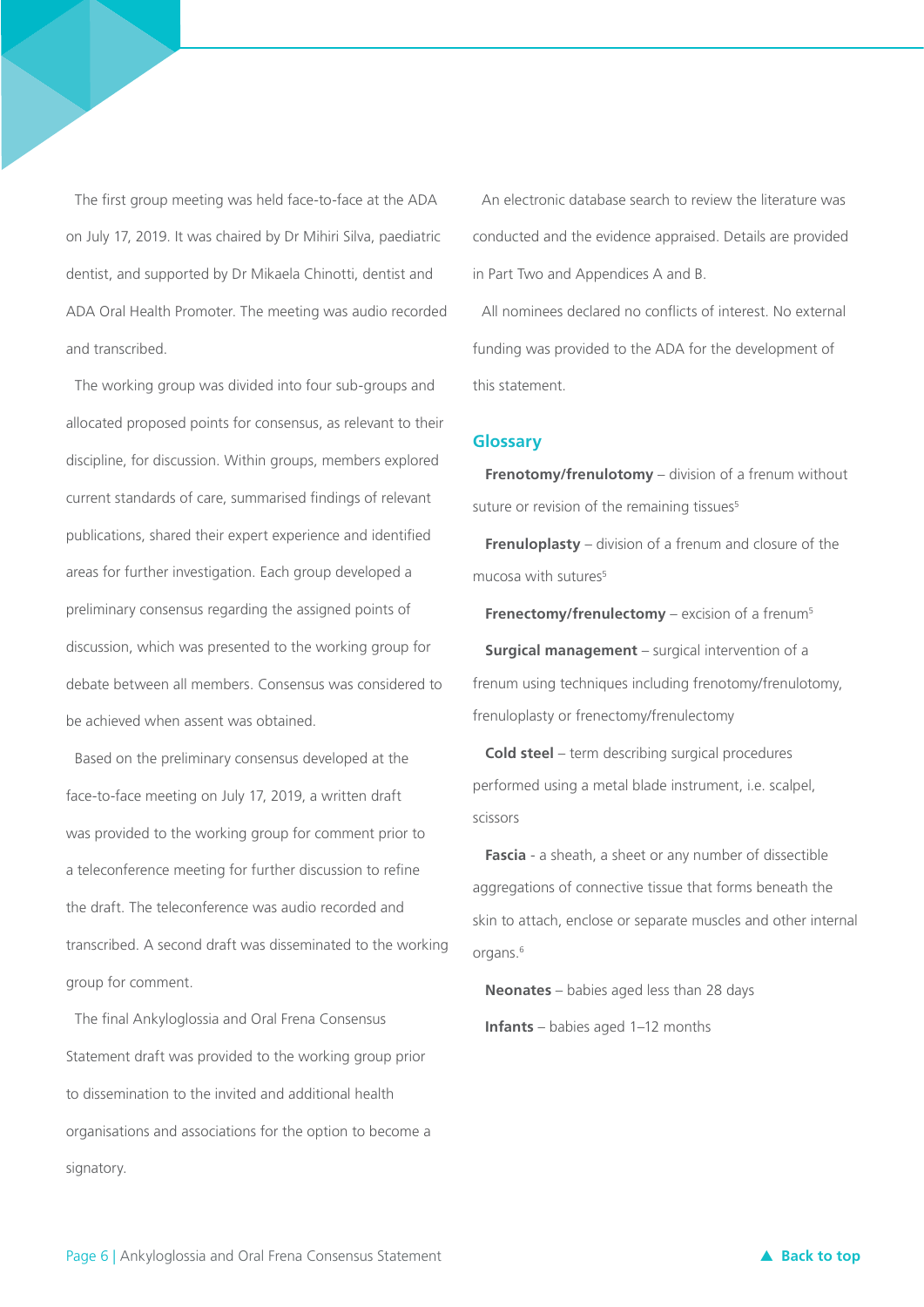## **Statement of Consensus**

### **Definition**

 **Lingual Frenum** - Lingual frenum is the name given to describe the anatomical structure which is "*a dynamic structure formed by a central fold of fascia that spans the floor of mouth and together with the overlying oral mucosa it forms the "roof" of the sublingual space…the fascia connects around the anterior and lateral ventral surfaces of the tongue, to stabilize tongue position while allowing freedom of movement.7*"

**Ankyloglossia** - Ankyloglossia refers to the restricted movement of the tongue causing functional limitations, accompanied by a visually restricted lingual frenum.

**Posterior Tongue Tie** - The term 'posterior' tongue tie was introduced in 2004 through an opinion piece published in the *American Academy of Pediatrics* newsletter by Coryllos, Genna and Salloum,<sup>8</sup> classifying the distance of the tongue tip to the leading edge of the frenum.

There is a lack of evidence from dissection studies to support such an entity.<sup>7</sup> Use of this term can result in a normal lingual frenum being classified as abnormal. The term 'posterior' tongue tie should not be used as a medical diagnosis.

#### **Diagnosis**

Diagnosis of ankyloglossia should not be based solely on anatomic appearance. The presence of a functional limitation, such as difficulty in breastfeeding, and an anatomically restricted lingual frenum should both be present for a diagnosis of ankyloglossia. In the absence of a functional limitation, the lingual frenum should be considered functionally normal.

Many adults and children will not experience functional limitations associated with a short, tight lingual frenum. Assessment of function should be modified according to age and life-stage, such as breastfeeding, starting solid foods, speech and appearance of both the primary and secondary dentition. In infancy and early childhood, appropriatelytrained health professionals with an understanding of neonatal feeding and the biomechanics of nutritive and non-nutritive sucking such as International Board Certified Lactation Consultants (IBCLCs), midwives, child health nurses and/or speech pathologists, are best placed to recognise ankyloglossia.

All current diagnostic systems have inherent limitations. Some systems describe frenum appearance but provide no diagnostic value. Many remain unvalidated but have been shown to influence clinical care. Diagnostic systems that include assessment of both tongue function and appearance, such as Martinelli<sup>9</sup> and Hazelbaker<sup>10</sup> are preferable over those that classify ankyloglossia purely on anatomic appearance.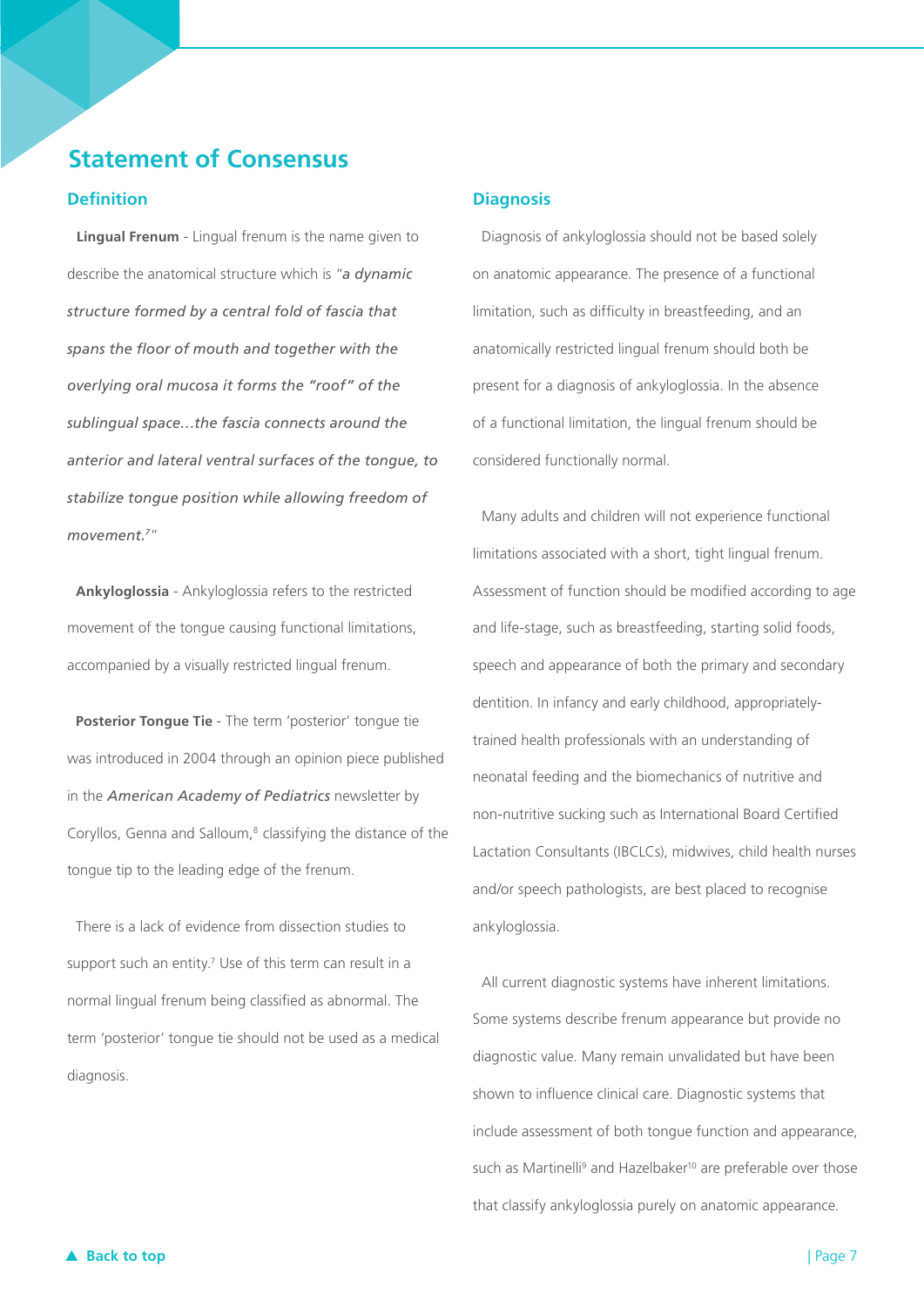A diagnosis of ankyloglossia may be considered after the following steps are completed:

- 1. A thorough case history has been taken.
- 2. Objective functional assessment of tongue function has been completed (using a diagnostic system, such as Martinelli<sup>9</sup> or Hazelbaker<sup>10</sup>).
- 3. A complete assessment of factors impacted by the suspected ankyloglossia by a qualified professional (e.g. breastfeeding observation by an IBCLC).

#### **Associated Health Issues**

Breastfeeding issues can be associated with ankyloglossia.<sup>11</sup>

A minority of children may develop speech problems as a result of ankyloglossia. No available evidence demonstrates causative association between ankyloglossia and speech articulation problems, including a delay in, or lack of speech development,12 particularly in children who have not had feeding issues. Additionally, no method exists for predicting which infants may experience speech difficulties.

There is no evidence to suggest that buccal or labial frena can lead to problems with feeding or speech.<sup>13</sup>

Oral problems, such as malocclusion, may arise in a minority of individuals with a prominent lingual or labial frenum. Malocclusion, gingival recession and dental caries cannot be predicted based on the anatomic appearance of the frenum in infancy or early childhood.

There is insufficient evidence to definitively conclude that ankyloglossia causes other health problems, including sleep disordered breathing, gastroesophageal reflux disease (GORD), colic or difficulty transitioning to solid foods.

### **Non-surgical management**

 There is evidence that non-surgical management strategies can be an effective first-line therapy for the management of functional limitations related to ankyloglossia.14 Non-surgical strategies for management of ankyloglossia include treatment to optimise neonatal and infant feeding and nutrition and growth, with appropriately-qualified health professionals, such as IBCLCs, midwives, child health nurses and/or speech pathologists.

Management can include advice on positioning, latch optimisation, feed frequency, supporting mothers to maintain milk supply, and the use of external tools such as nipple shields or supplementary nursing systems.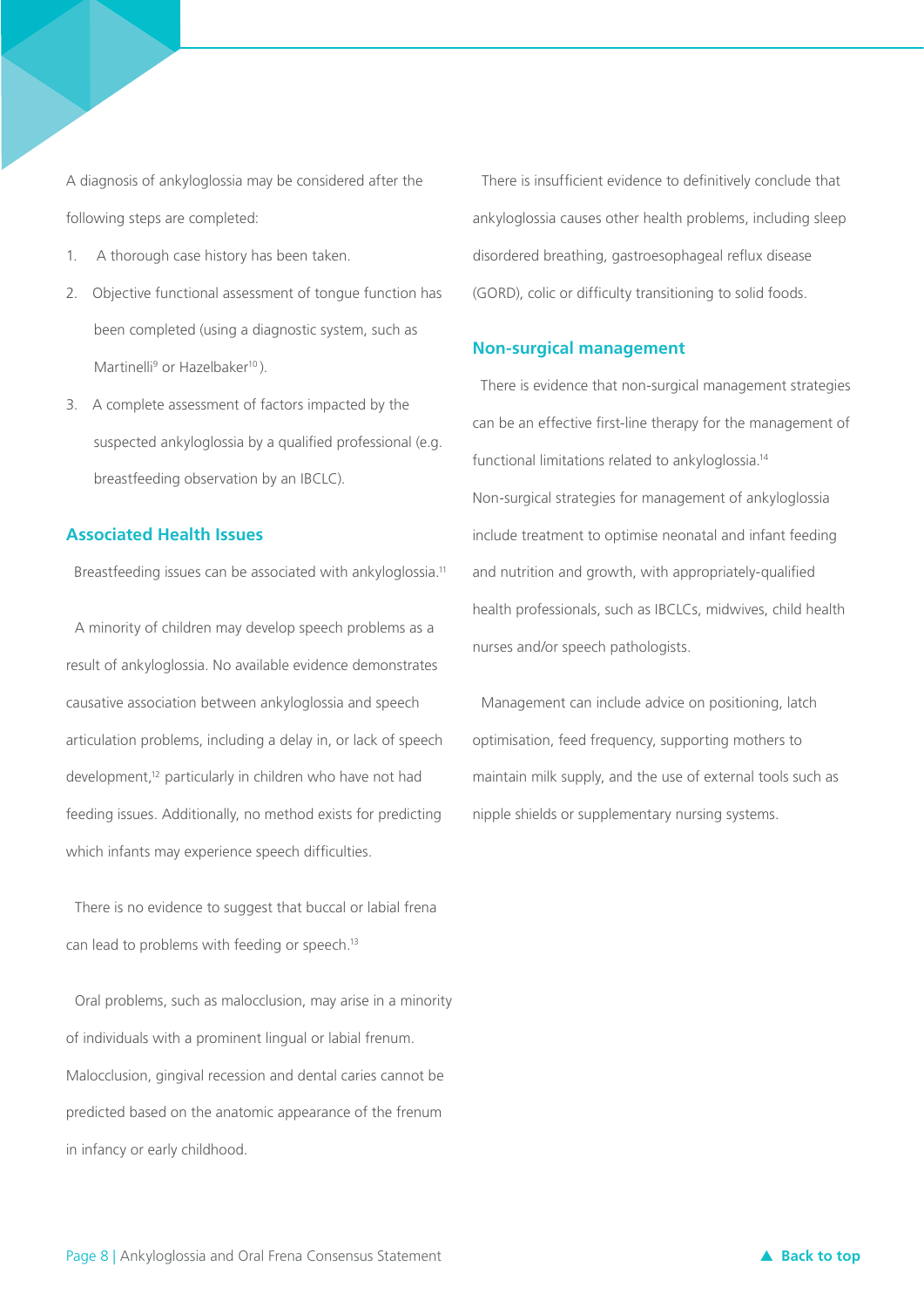**Figure 1. Suggested management pathway for infants diagnosed with ankyloglossia.**

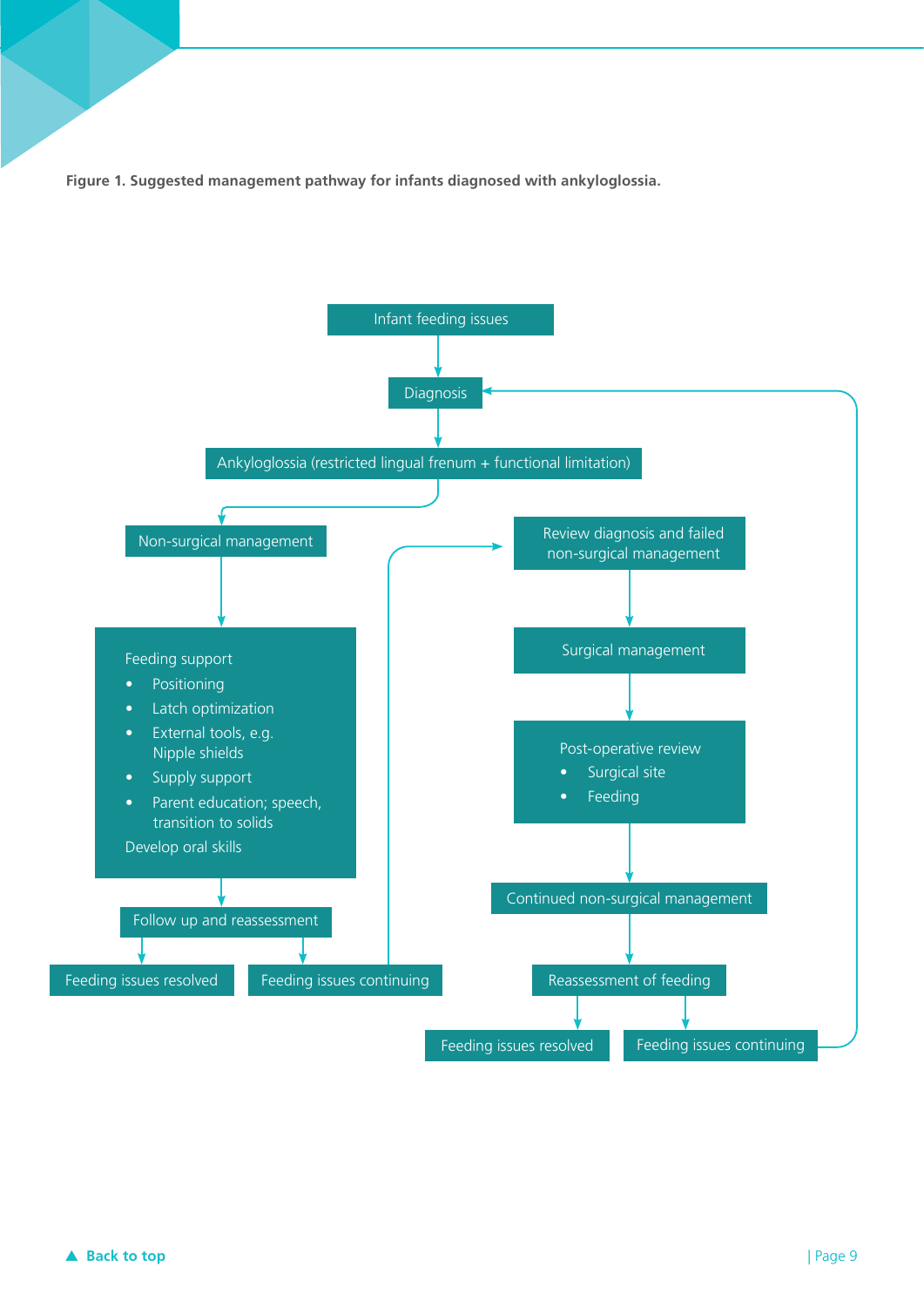### **Surgical Management**

Surgical management of the lingual frenum may be indicated after:

- 1. Diagnosis of ankyloglossia by an appropriately-trained health professional using appropriate diagnostic assessments;
- 2. Failure of non-surgical management; and
- 3. Full informed consent is obtained.

Surgical management should not take place without the presence of a well-defined structural problem, which is causing functional issues. Likewise, surgical management should not be undertaken based on speculation about future problems despite lack of current problems.

There is insufficient evidence to support the surgical release of the labial or buccal frena in infants to assist with breastfeeding difficulties, speech outcomes, or orthodontic issues including midline diastema closure.15

As part of orthodontic management, a minority of older children and adults with intra-oral frena associated with malocclusion, may benefit from timely surgical release.

Following receipt of a referral, health professionals who undertake surgical management are obliged to reassess the need for surgical management and review the already completed non-surgical care. Treating health professionals should obtain written consent from patients or parents/ guardians. Discussion should include appropriate disclosure of potential complications of the surgery.

Surgical management should only be undertaken by appropriately trained health professionals working in an appropriate clinical setting that can manage possible complications. Treating clinicians must understand surgical techniques and possess the ability to identify and manage complications appropriate to the age of the patient, including access to specialist care. Treating health professionals should have training in and access to resuscitation equipment appropriate to the age of the patients treated. Treating healthcare facilities should have well documented and implemented practice protocols for managing complications associated with surgical intervention.

If a patient, parent and/or health professional performing a procedure identify a complication (including incomplete division or apparent reattachment due to scar formation), then specialist referral, such as to an ear, nose and throat (ENT) surgeon, paediatrician, paediatric surgeon, paediatric plastic surgeon, paediatric dentist or oral maxillofacial surgeon is recommended.

#### **Neonates and Infants**

Thorough pre-operative assessment of possible contraindications for surgery is mandatory. Contraindications for surgical intervention may include orofacial malformations such as cleft palate, Pierre Robin Sequence, bleeding disorders, neuromuscular conditions and vitamin k deficiency. Routine post-birth vitamin k administration needs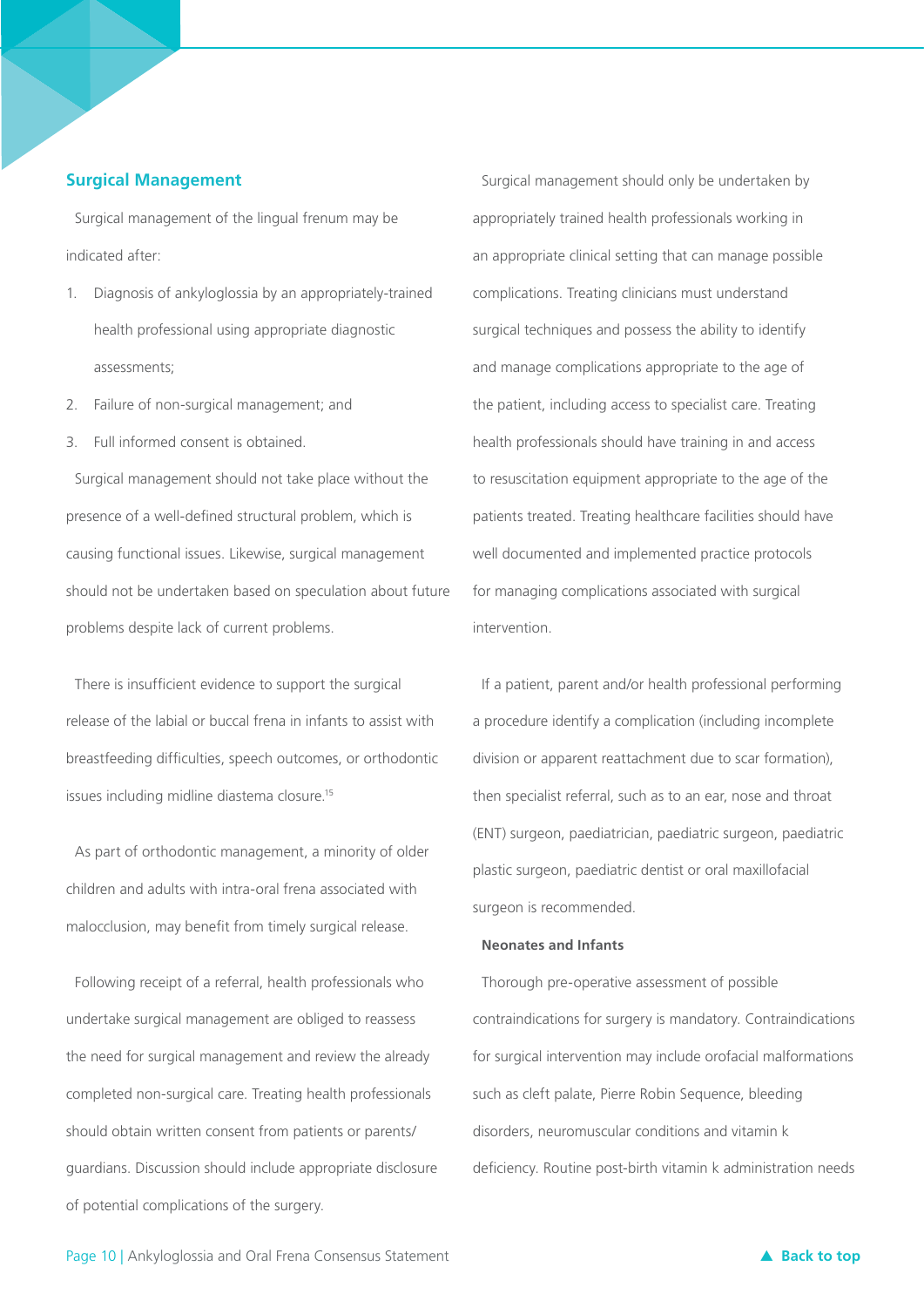to be confirmed in neonates and infants undergoing surgical management.

If surgical intervention is deemed necessary, the age of the patient influences the surgical approach. Cold steel frenotomy using scissors is recommended in neonates. Laser or cold steel may be appropriate in infants. Risks associated with the use of laser surgery include eye exposure, inhalation of plume and aspiration of coolant spray, plume and/or blood.

Age-appropriate analgesia for pain control or management should be instituted. Management of intra-operative pain is an important consideration as neonates and infants can experience pain from cold steel or laser surgery.

Neonates receiving surgical management should undergo treatment in an established healthcare facility or tertiary setting with access to neonatal resuscitation equipment and the ability to manage acute airway and/or bleeding complications.

### **Children and Adults**

Surgical management in adults should be considered elective treatment.

The use of cold steel or laser surgery may be suitable in children and adults, with consideration of appropriate anaesthesia and analgesia.

#### **Complications**

The surgical management of ankyloglossia carries the risk of both acute and chronic complications.

Acute complications can include deep ulceration, bleeding, haematoma, airway compromise, swelling, restricted tongue movement and iatrogenic injury.

Chronic complications can include 'recurrent ankyloglossia' due to scar tissue formation, sub-mandibular salivary gland duct injury, oral aversion, ranula, tongue paraesthesia and infection.

Although it may be regarded a simple procedure to perform, complications can be potentially life-threatening. Reports exist of large volume blood loss causing hypovolemic shock in neonates;16,17 a condition that can present initially with subtle symptoms<sup>18</sup> but rapidly progress in neonates.

Following surgical management, there is no guaranteed improvement of the functional limitation for which surgery was sought. Patient issues may worsen, or new issues may develop post-operatively.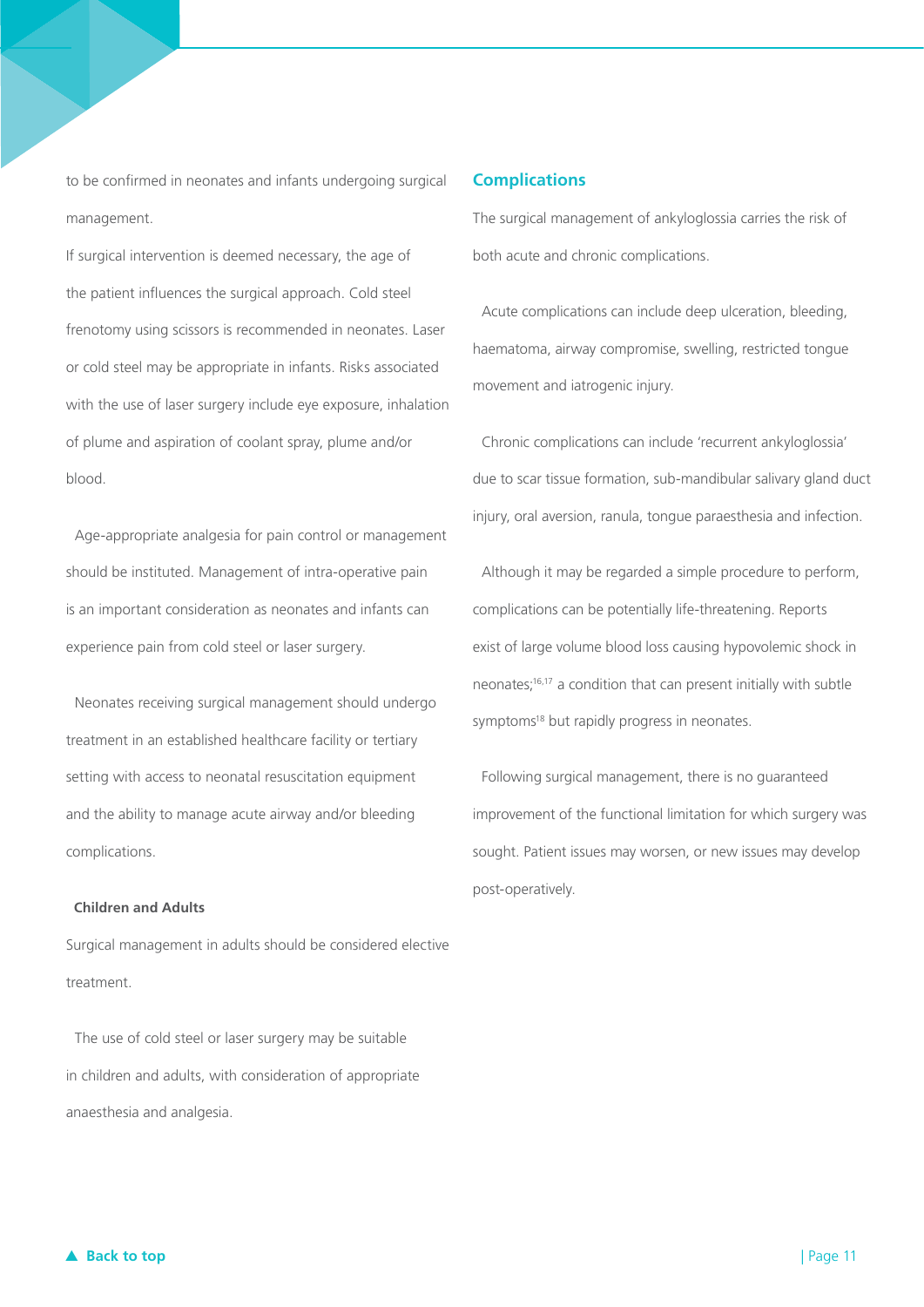| Article                                   | <b>Study Design and</b><br>Participants (N) | Complications                                                                                                                                                                                                                 |
|-------------------------------------------|---------------------------------------------|-------------------------------------------------------------------------------------------------------------------------------------------------------------------------------------------------------------------------------|
| Hale et al. 2020. <sup>17</sup>           | Observational, cohort study                 | • Poor feeding                                                                                                                                                                                                                |
|                                           | $N = 16$                                    | • Apnoea or other breathing difficulty                                                                                                                                                                                        |
|                                           |                                             | • Pain                                                                                                                                                                                                                        |
|                                           |                                             | • Bleeding                                                                                                                                                                                                                    |
|                                           |                                             | • Weight loss                                                                                                                                                                                                                 |
|                                           |                                             | · Pallor/Anaemia                                                                                                                                                                                                              |
|                                           |                                             | • Excess scarring                                                                                                                                                                                                             |
|                                           |                                             | • Delayed diagnosis of alternative underlying medical<br>condition                                                                                                                                                            |
| Dixon B et al. 2018. <sup>19</sup>        | Observational, cohort study                 | • Severe bleeding                                                                                                                                                                                                             |
|                                           | $N = 367$                                   | · Submandibular oedema                                                                                                                                                                                                        |
|                                           |                                             | • Oral aversion                                                                                                                                                                                                               |
|                                           |                                             | • Division of the submandibular salivary ducts                                                                                                                                                                                |
| Suter V, Bornstein M. 2009. <sup>20</sup> | Systematic review                           | • Excessive bleeding                                                                                                                                                                                                          |
|                                           |                                             | • Recurrent ankyloglossia due to excessive scarring                                                                                                                                                                           |
|                                           |                                             | • Upper airway collapse                                                                                                                                                                                                       |
|                                           |                                             | • Functional disturbances; lingual dysfunction and<br>deglutitory anomalies                                                                                                                                                   |
| Zaghi S et al. 2019. <sup>21</sup>        | Observational, cohort study                 | · Lingual paraesthesia                                                                                                                                                                                                        |
|                                           | $N = 420$                                   | • Salivary gland inflammation and swelling                                                                                                                                                                                    |
|                                           |                                             | • Increased salivation and jetting of saliva                                                                                                                                                                                  |
|                                           |                                             | • Sleep-disordered breathing                                                                                                                                                                                                  |
| Varadan M et al. 2019. <sup>22</sup>      | Critical review                             | • Excessive bleeding or haemorrhage                                                                                                                                                                                           |
|                                           |                                             | • Retention cyst or ranula                                                                                                                                                                                                    |
|                                           |                                             | · Sublingual haematoma                                                                                                                                                                                                        |
|                                           |                                             | • Reattachment/recurrence of frenal attachment                                                                                                                                                                                |
|                                           |                                             | . New speech disorder or worsened existing speech disorder                                                                                                                                                                    |
|                                           |                                             | • Paraesthesia of the tongue and neighbouring soft tissues                                                                                                                                                                    |
| Tracy LF et al. 2017. <sup>16</sup>       | Case report<br>$N = 2$                      | • Large volume blood loss causing hypovolemic shock. Case<br>1 required cardiopulmonary resuscitation, while Case<br>2 underwent emergent operative treatment to control<br>bleeding. Both cases required blood transfusions. |
| Maciag M et al. 2016. <sup>23</sup>       | Case report<br>$N = 1$                      | • Ludwig's angina                                                                                                                                                                                                             |
| Genther DJ et al. 2015. <sup>24</sup>     | Case report                                 | • Prominent glossoptosis in supine position                                                                                                                                                                                   |
|                                           | $N = 1$                                     | - Near complete obstruction of the pharyngeal airway                                                                                                                                                                          |
|                                           |                                             | - Nasogastric tube and gastrostomy tube for feeding                                                                                                                                                                           |
| Isaiah A, Pereira KD. 2013. <sup>25</sup> | Case report<br>$N = 1$                      | • Infected hematoma                                                                                                                                                                                                           |
| Opara PI et al. 2012. <sup>26</sup>       | Case report<br>$N = 2$                      | • Large volume blood loss                                                                                                                                                                                                     |

## **Table 1. Reported complications following surgical management of lingual and labial frena**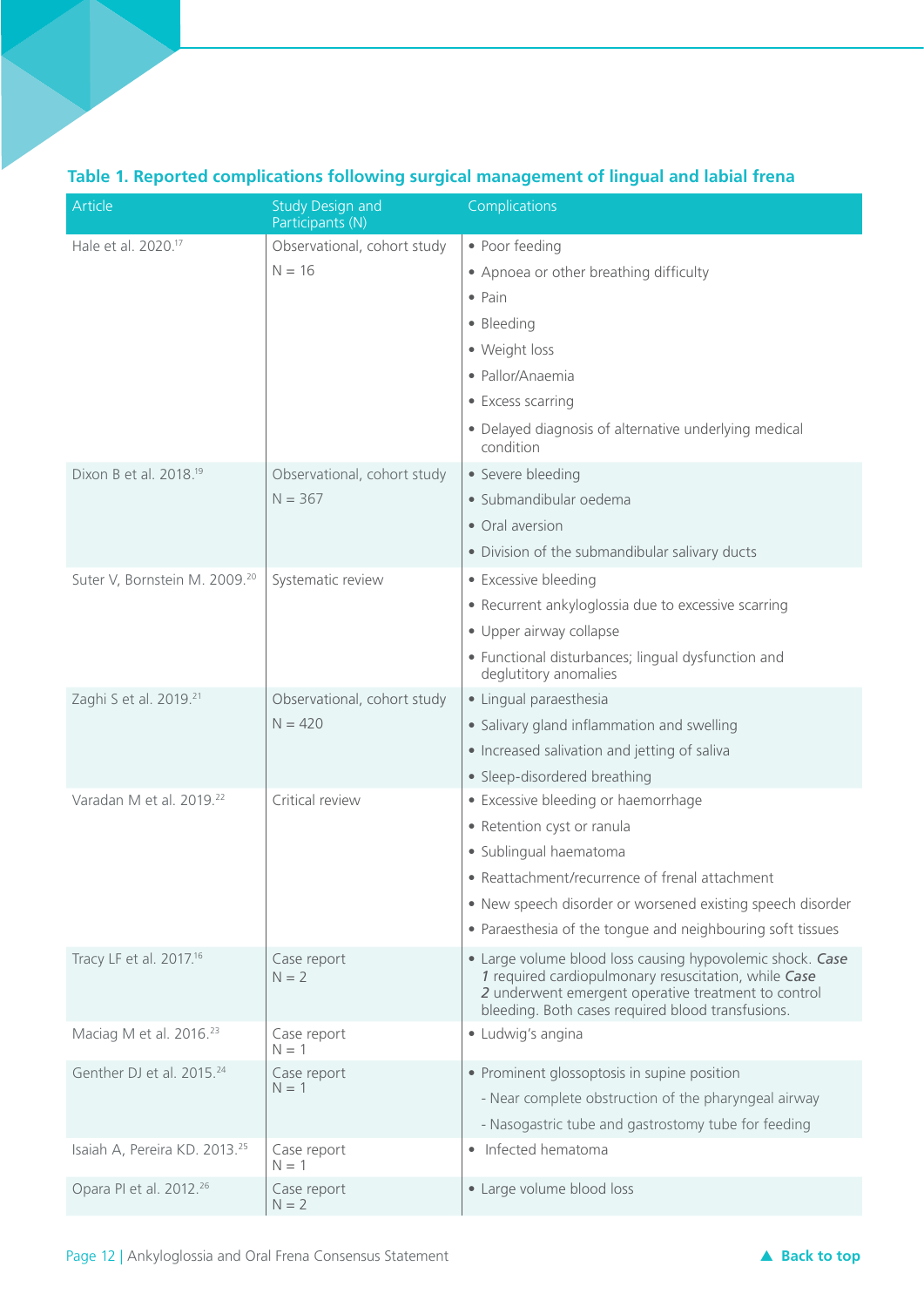#### **Post-operative care**

Post-operative care to minimise complications and support patients and families to overcome functional problems that initiated the surgical intervention is essential. Care should be appropriate to the procedure performed as well as the diagnosis and functional limitation originally established.

Administration of pharmacological analgesics to neonates should be provided in consultation with a neonatologist or paediatrician. Non-pharmacological analgesic strategies can include skin-to-skin contact, sucrose with or without a pacifier and breastfeeding or the provision of expressed breastmilk or colostrum.

Post-operative breastfeeding support for the mother-infant dyad is essential. All neonates and infants who undergo surgical management of ankyloglossia due to breastfeeding difficulties should receive breastfeeding support from an appropriately qualified health professional.

Contemporary post-operative care increasingly includes stretching of the soft tissue wound following division of a frenum to prevent 'reattachment' of wound margins. There is no scientific evidence to support these stretches, which are commonly referred to as 'active wound management' stretches. Stretching of surgical wounds is not recommended as it prolongs healing time and increases risk of scarring and infection.27 The lack of a scientific reason for carrying out these stretches is a medico-legal risk for clinicians who recommend and use this approach.

## **Training**

No training courses exist that allows any member of a health profession to register as a specialist or 'expert' in the treatment of ankyloglossia. Individuals must not advertise themselves as registered specialists in ankyloglossia or tongue tie management specifically.

The *Health Practitioner Regulation National Law Act 2009* Section 115 (1) states that "A person must not knowingly or recklessly take or use - (c) a specialist title for a recognised specialty unless the person is registered under this Law in the specialty."

#### **Future Directions**

Further research, preferably through randomised controlled trials (RCT)'s or high quality observational studies employing objective outcomes, is required. Further understanding of many aspects is required, particularly the effects of surgical management on improving functional limitations and the long-term effects of surgical intervention on neonates, as memories of pain may be recorded biologically, and consequently alter brain development and subsequent behaviour.28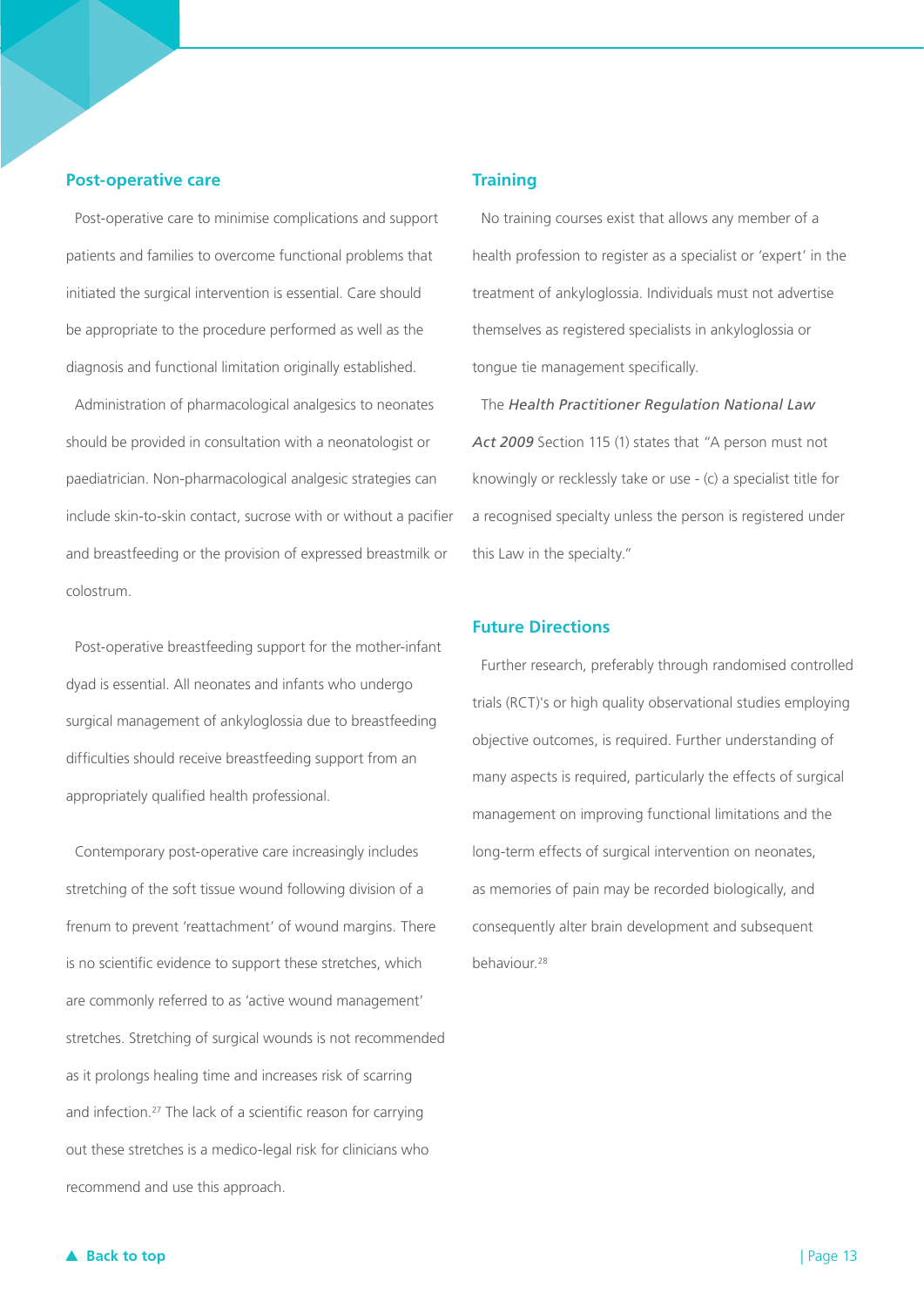# **Part Two Supporting Evidence**

#### **Search Strategy**

An electronic search was conducted in August 2019 using the Medline (Ovid) and Embase Databases.

The search strategy was developed with the assistance of an experienced librarian (Tables 2 and 3). In addition, hand searching of the reference lists of selected studies and a number of paediatric journals was performed. Unpublished studies were sought by contacting experts in the field and by searching the ProQuest Dissertations and Theses global database.

#### **Table 2: Medline (Ovid) search terms:**

- 1. Ankyloglossia/
- 2. (ankylogloss\* or tongue-tie\* or tonguetie\*).tw,kf.
- 3. Lingual Frenum/ab, su or Labial Frenum/ab, su
- 4. (frenulum or frenum or frena).tw,kf. and ((abnormal\* or surger\* or surgical\* or operat\* or repair).tw,kf,hw. or (su or ab).fs.)
- 5. (Frenulectom\* or Frenectom\* or frenotom\*).tw,kf.
- 6. treatment outcome/
- 7. exp Speech Disorders/
- 8. Speech Intelligibility/
- 9. (speech or dental or caries or malocclusion\* or mal-occlusion\*).tw,kf,hw.
- 10. Breast Feeding/
- 11. (breastfeeding or breast-feeding).tw,kf.
- 12. malocclusion/ or dental occlusion, traumatic/ or open bite/ or dental caries/
- 13. (1 or 2 or 3 or 4 or 5) and (6 or 7 or 8 or 9 or 10 or 11 or 12)
- 14. limit 13 to case reports
- 15. 13 not 14

## **Table 3: Embase search terms:**

- 1. ankyloglossia/
- 2. (ankylogloss\* or tongue-tie\* or tonguetie\*).tw,kw,dq.
- 3. tongue frenulum/ or labial frenum/
- 4. (frenulum or frenum or frena).tw,kw,dq. and ((abnormal\* or surger\* or surgical\* or operat\* or repair).tw,kw,dq,hw. or su.fs.)
- 5. (Frenulectom\* or Frenectom\* or frenotom\*).tw,kw,dq.
- 6. frenotomy.hw.
- 7. oral surgery/
- 8. treatment outcome/
- 9. exp speech disorder/
- 10. speech intelligibility/
- 11. (speech or dental or caries or malocclusion\* or malocclusion\*).tw,kw,dq,hw.
- 12. exp infant feeding/
- 13. (breastfeeding or breast-feeding).tw,kw,dq.
- 14. feeding difficulty/
- 15. malocclusion/ or exp tooth occlusion/ or dental caries/
- 16. (1 or 2 or 3 or 4 or 5 or 6) and (8 or 9 or 10 or 11 or 12 or 13 or 14 or 15)
- 17. (1 or 2) and 7
- 18. 16 or 17

#### **Can non-surgical management be effective in**

#### **improving breastfeeding?**

Evidence from two prospective cohort studies demonstrates

that early feeding support can reduce the need for surgical

intervention in cohorts of babies referred for frenotomy.19 A

summary of the findings from these studies can be found in

Appendix A.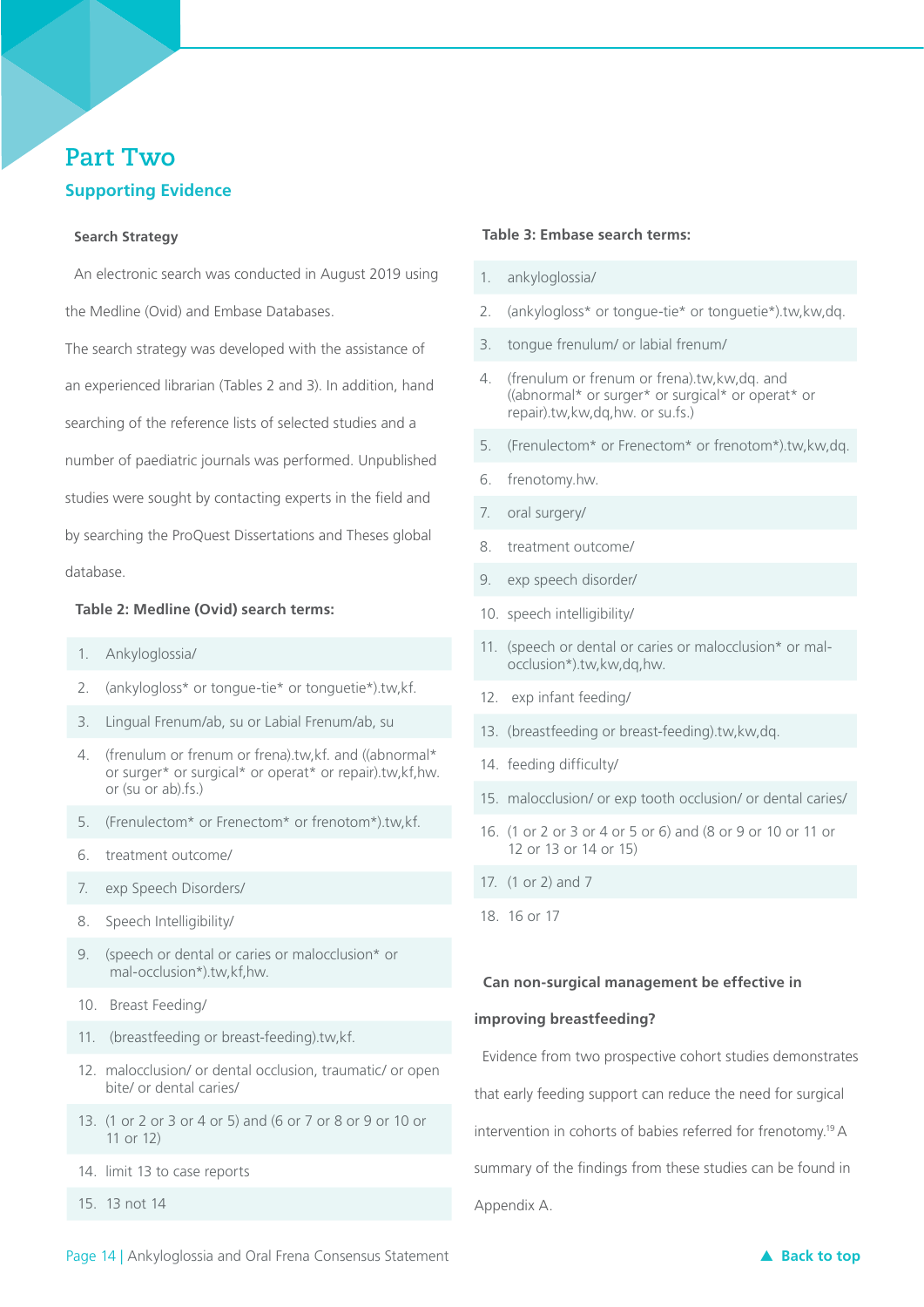# **Can surgical management be effective in improving breastfeeding?**

 A Cochrane review conducted in 2017 reported frenotomy to not consistently improve infant feeding and to be more likely to improve (short term) nipple pain with long term follow-up data limited due to high contamination of control groups.29 The review advised that few randomised controlled studies have reported improvements in breastfeeding effectiveness after frenotomy,<sup>29</sup> however, all have significant limitations. No new systematic reviews or RCTs have been released following the 2017 Cochrane review. A summary of findings can be found in Appendix A.

# **Does a short, tight lingual frenum influence speech problems?**

The 2013 systematic review by Webb, Hao and Hong reported no causative association between ankyloglossia and speech articulation problems.12 Evidence released since has not demonstrated otherwise.30,31 There is no evidence to recommend division for all individuals with a short, tight lingual frenum.30,32,33 A summary of the findings from these studies can be found in Appendix B.

## **Is ankyloglossia related to the development of**

#### **malocclusion?**

 A systematic (critical) review of the impact of ankyloglossia on malocclusion evaluated four case reports/series that found *limited evidence that tongue-tie represents a (co)-factor in the development of malocclusions.*<sup>20</sup>

Further research in the form of cohort and clinical trials is required to determine whether a clear relationship exists.

#### **Does ankyloglossia cause dental caries?**

One review of the literature<sup>34</sup> investigated the notion that short, tight lingual or labial frena cause increased risk of early childhood caries (ECC). It reported *no highquality evidence to support a correlation between ankyloglossia or maxillary lip-tie and an increased risk of early childhood caries.*34 No studies were found that reported caries incidence for children or adults with short, tight lingual or labial frena.

Confounding factors such as regular consumption of cariogenic foods and drinks and/or inadequate oral hygiene practices should be considered in association with caries development.

#### **Does ankyloglossia cause lingual gingival recession?**

The notion that lingual gingival recession may be due to high frenal attachment is a subject of controversy in the literature. Further research is required to determine whether a clear relationship exists.20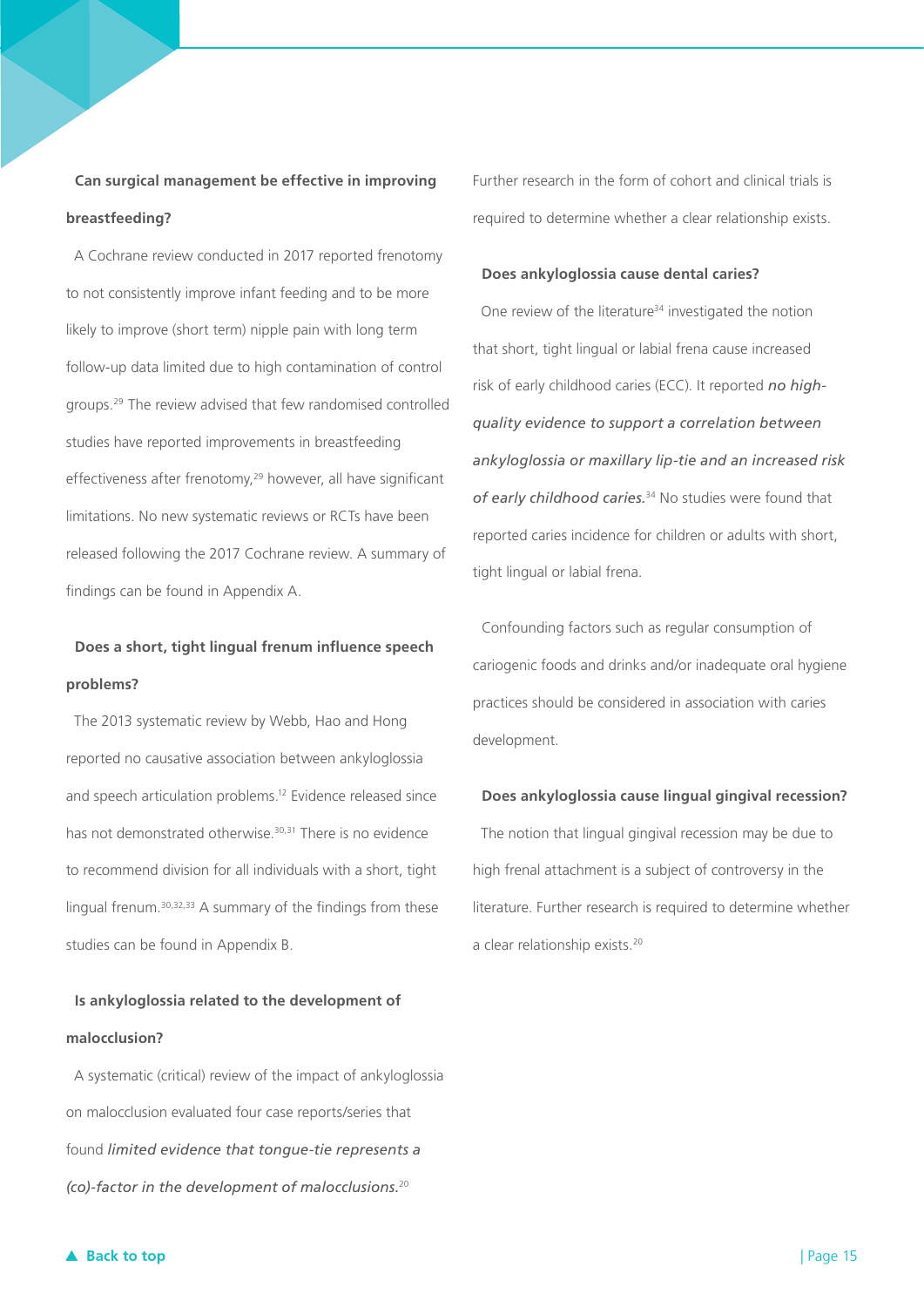## **Does ankyloglossia cause obstructive sleep apnoea (OSA)?**

Three observational studies<sup>35,36,37</sup> evaluating short lingual frenulum and obstructive sleep apnoea in children were identified. All studies reported a short lingual frenulum being related to obstructive sleep apnoea in children; however, none demonstrated a definitive cause and effect relationship.

## **Does ankyloglossia cause gastroesophageal reflux**

#### **disease (GORD)?**

The group supports Douglas's 2017<sup>38</sup> review of the relationship between ankyloglossia and GORD. No gold standard diagnostic tool exists for the diagnosis of GORD in neonates or infants.<sup>39,40</sup> Evidence<sup>41,42,43</sup> associating ankyloglossia with GORD in neonates or infants is subjective and anecdotal. It does not demonstrate causation and is not strong enough to provide a basis for decisions to surgically treat ankyloglossia.

# **Does musculoskeletal therapy, including chiropractic or osteopathic care, assist breastfeeding practices in infants with ankyloglossia?**

Few studies support manual interventions to correct infant musculoskeletal dysfunctions linked to suboptimal breastfeeding;44,45,46 however, there is no evidence linking musculoskeletal therapy to ankyloglossia management alone.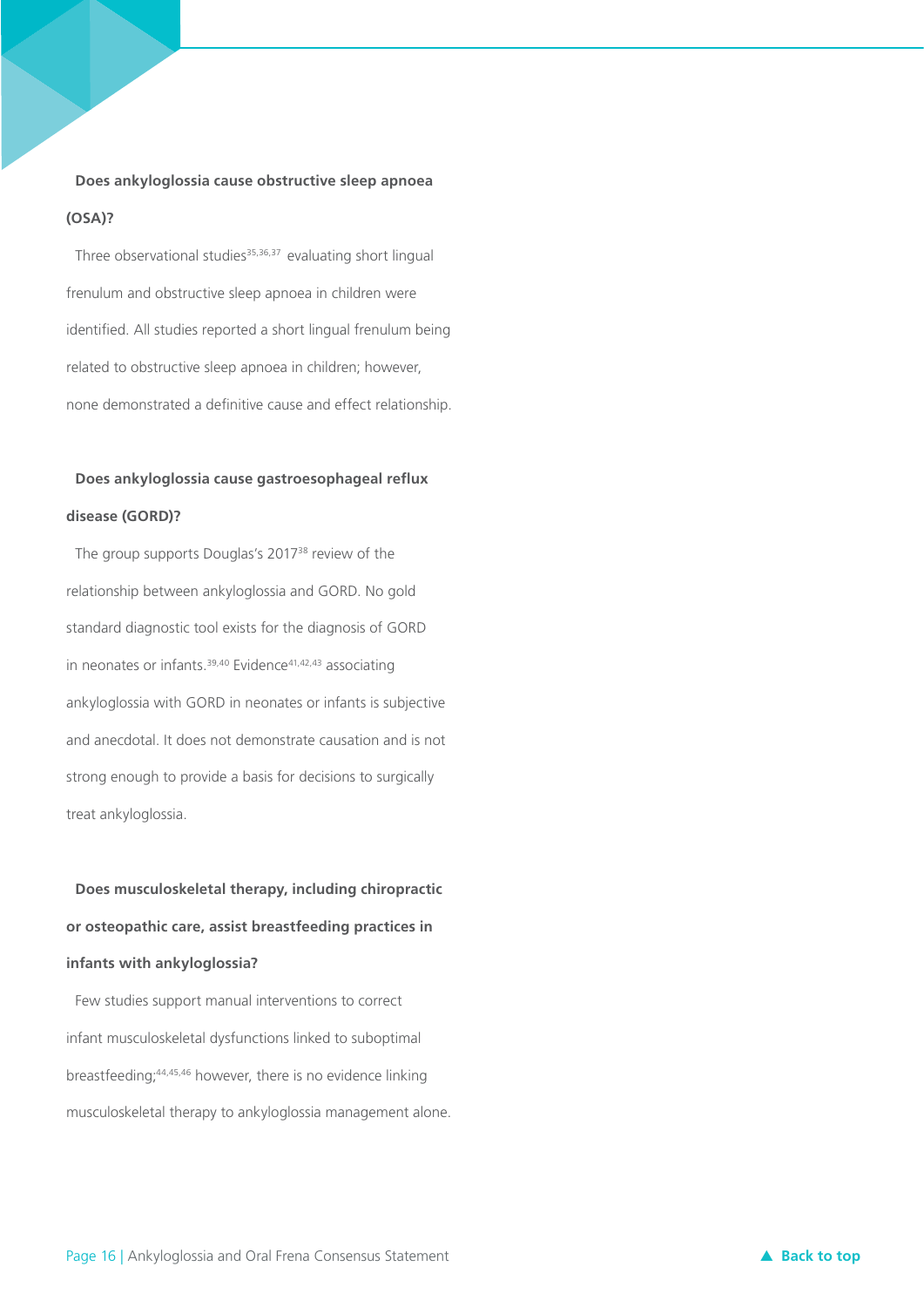# **Appendix A. Summary of studies investigating the impact of surgical and non-surgical management of intra-oral frena on breastfeeding.**

| Study               | Design                         | Participants (N)                                       | Intervention                                                 | Outcomes                                                                                                                                                                                 | <b>Risk of Bias</b>                                                                                                                                                                                                                            |
|---------------------|--------------------------------|--------------------------------------------------------|--------------------------------------------------------------|------------------------------------------------------------------------------------------------------------------------------------------------------------------------------------------|------------------------------------------------------------------------------------------------------------------------------------------------------------------------------------------------------------------------------------------------|
| Colaway<br>201914   | Observational,<br>cohort       | $N = 115$ infants                                      | Individual<br>breastfeeding<br>evaluation and<br>support     | Reduced need for surgical<br>intervention - Breast feeding<br>established with non-surgical<br>intervention for 62.6% of<br>participants initially referred for<br>surgical intervention | • Poorly defined control group<br>• Inconsistent follow-up                                                                                                                                                                                     |
| Dixon<br>201819     | Observational,<br>cohort       | $N = 367$ infants                                      | Community level<br>education and<br>breastfeeding<br>support | Frenotomy rate reduced from<br>11.3% in 2015 to 3.5% in mid-<br>2017                                                                                                                     | • Non-validated questionnaire                                                                                                                                                                                                                  |
| Schlatter<br>201911 | Observational,<br>cohort       | $N = 776$ mother-<br>infant dyads                      | Frenotomy; method<br>not advised                             | LATCH score improved from 6.9<br>to 9.5* following frenotomy                                                                                                                             | • Selective outcome reporting<br>• Control group included but<br>results not reported                                                                                                                                                          |
| Ramoser<br>201947   | Observational,<br>case control | $N = 329$ patients<br>(295 infants and 34<br>children) | Scissors frenotomy                                           | 106/126 short-term and 114/138<br>long-term improvements                                                                                                                                 | • Selective outcome reporting<br>• Potential recall bias<br>· Improvement outcomes do not<br>distinguish breastfeeding from<br>speech/language<br>· Unblinded<br>• No control group<br>• Parental reporting; cannot<br>discount placebo effect |

\*Mann-Whitney U test  $N =$  number of participants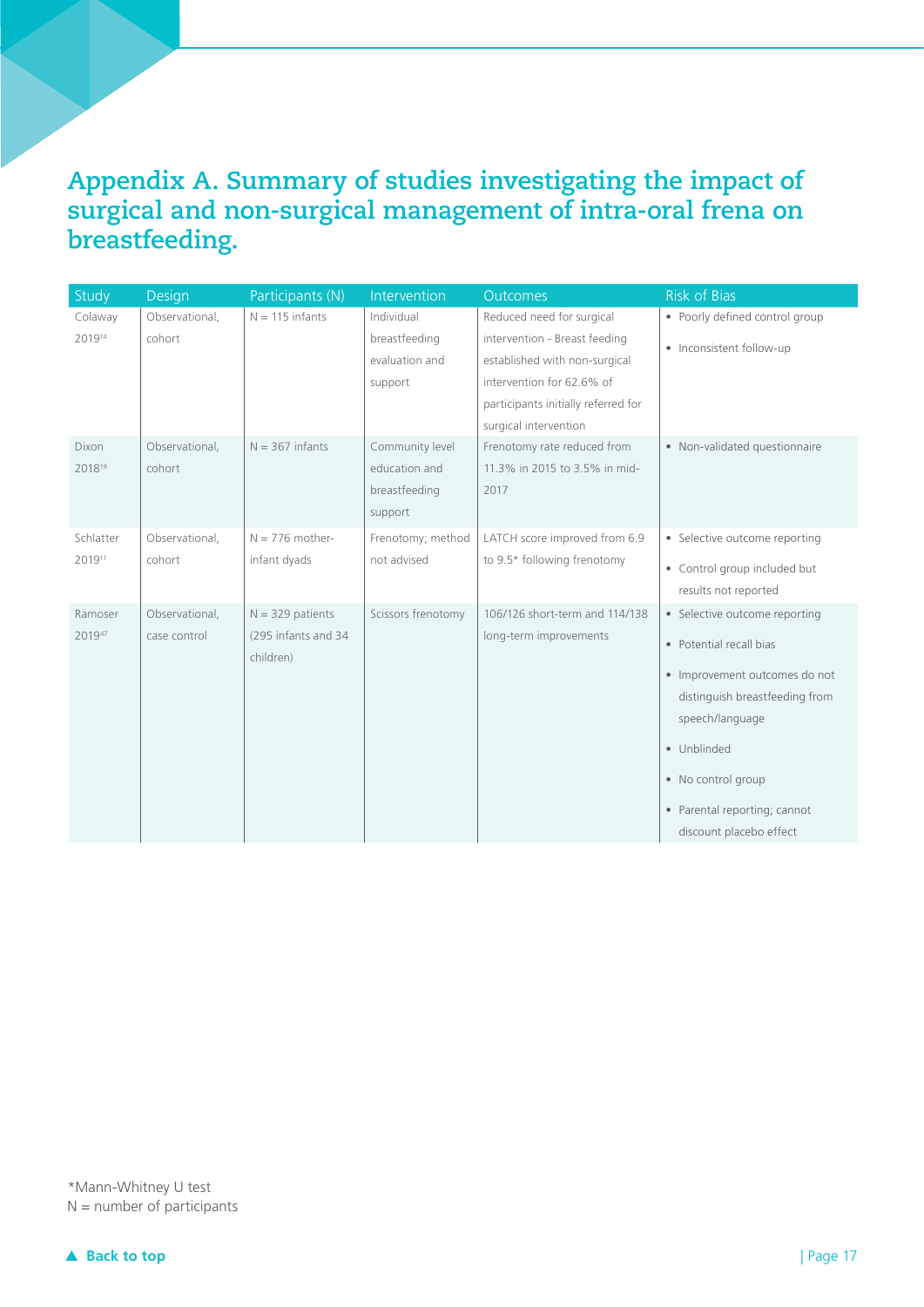# **Appendix B. Summary of studies investigating impact of intra-oral frena on speech problems**

| Study                    | Design                        | Participants (N)           | Intervention                                                                                      | Outcomes                                                                                                                                                                                                                     | <b>Risk of Bias</b>                                           |
|--------------------------|-------------------------------|----------------------------|---------------------------------------------------------------------------------------------------|------------------------------------------------------------------------------------------------------------------------------------------------------------------------------------------------------------------------------|---------------------------------------------------------------|
| Webb 2013 <sup>12</sup>  | Systematic                    | 4 observational<br>studies | Subjects with<br>ankyloglossia<br>underwent<br>tongue-tie<br>division                             | No causative association between<br>ankyloglossia and speech<br>articulation                                                                                                                                                 | • Non-randomised - selection bias                             |
|                          | review                        |                            |                                                                                                   |                                                                                                                                                                                                                              | · Non-blinded                                                 |
|                          |                               |                            |                                                                                                   |                                                                                                                                                                                                                              | • Lack of comparison or control group                         |
|                          |                               |                            |                                                                                                   |                                                                                                                                                                                                                              | • Small sample sizes                                          |
|                          |                               |                            |                                                                                                   |                                                                                                                                                                                                                              | • Lack of statistical analysis of outcomes                    |
|                          |                               |                            |                                                                                                   | • Results based on parental recall -<br>potential recall bias                                                                                                                                                                |                                                               |
| Walls 2014 <sup>31</sup> | Observational,                | $N = 104$ children         | Frenotomy<br>within the first<br>month of life                                                    | Infants who underwent frenotomy<br>demonstrated improved speech<br>outcomes (Likert 4.52) compared                                                                                                                           | • Non-randomised – selection bias                             |
|                          | case-control                  |                            |                                                                                                   |                                                                                                                                                                                                                              | • Subjective outcomes                                         |
|                          |                               |                            |                                                                                                   | to those who did not undergo<br>frenotomy (Likert 3.60)                                                                                                                                                                      | • Ankyloglossia based on anatomy only                         |
|                          |                               |                            |                                                                                                   |                                                                                                                                                                                                                              | • No professional evaluation of survey                        |
|                          |                               |                            |                                                                                                   |                                                                                                                                                                                                                              | • Small sample size                                           |
|                          |                               |                            |                                                                                                   |                                                                                                                                                                                                                              | • Results based on parental recall -<br>potential recall bias |
|                          |                               |                            |                                                                                                   | • No baseline data to determine<br>improvement                                                                                                                                                                               |                                                               |
|                          |                               |                            |                                                                                                   |                                                                                                                                                                                                                              | • Reason for frenotomies not advised                          |
| Daggumati                | Observational,                | $N = 188$ children         | Frenulectomy                                                                                      | Children with moderate and<br>moderate-to-severe speech and<br>language impairment attained<br>better outcomes (100%) post-<br>frenotomy compared to mild<br>and mild-to-moderate impaired<br>children (82%);<br>$P = 0.015$ | • Small sample size                                           |
| 201932                   |                               |                            |                                                                                                   |                                                                                                                                                                                                                              | • Poor follow up, non-randomised -<br>selection bias          |
|                          |                               |                            |                                                                                                   |                                                                                                                                                                                                                              | • Retrospective - potential recall bias                       |
|                          |                               |                            |                                                                                                   |                                                                                                                                                                                                                              | • Multiple evaluating providers                               |
|                          |                               |                            |                                                                                                   |                                                                                                                                                                                                                              | • Ankyloglossia not graded using<br>diagnostic system         |
|                          |                               |                            |                                                                                                   | • Population not treated under same<br>conditions                                                                                                                                                                            |                                                               |
| Ito 2015 <sup>33</sup>   | Observational,<br>case series | $N = 5$ children           | 1 frenuloplasty<br>under general<br>anaesthetic, 4<br>frenulotomy<br>without local<br>anaesthetic | Improved articulation in 4 of 5<br>participants (80%)                                                                                                                                                                        | • Very small sample size                                      |
|                          |                               |                            |                                                                                                   |                                                                                                                                                                                                                              | · Non-blinded                                                 |
|                          |                               |                            |                                                                                                   |                                                                                                                                                                                                                              | • No control group                                            |
|                          |                               |                            |                                                                                                   |                                                                                                                                                                                                                              | • Variability in provision of speech<br>therapy               |
|                          |                               |                            |                                                                                                   |                                                                                                                                                                                                                              | • Inhomogeneous sample                                        |

 $N =$  number of participants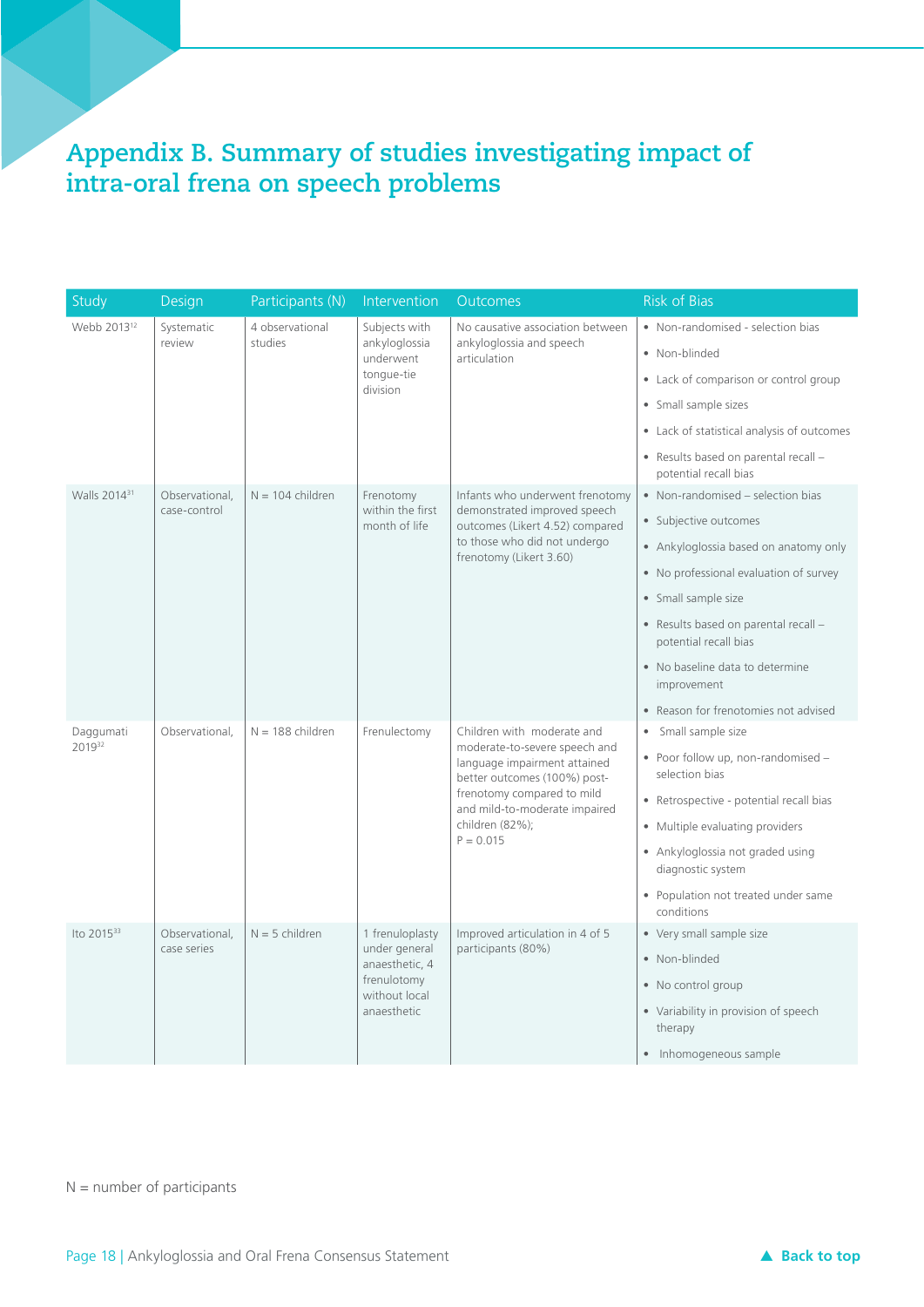# **Appendix C. Ankyloglossia Working Group Terms of Reference**

#### **Role/Purpose**

The role of the Ankyloglossia working group (the working group) is to work with other key bodies to reach a consensus on the management of Ankyloglossia so that the public can access objective and evidence-based advice.

The Ankyloglossia working group sets out to achieve the following:

- Develop a consensus statement regarding ankyloglossia diagnosis and management to assist in ensuring best practice and appropriate referral pathways.
- Formulate consensus statement in combination with advisory panel members regarding diagnosis and management of Ankyloglossia for neonates, infants, children and adults.
- Gain support of key governing bodies.
- Disseminate statement information, including uploading the statement to the Australian Dental Association website.
- Provide accurate facts to educate the general public, in particular new parents, regarding ankyloglossia and its diagnosis and management to allow them to make informed decisions.

#### **1. Term**

The Working Group will exist from the first face-toface meeting and will be ongoing until such time as the objectives listed above have been achieved.

#### **2. Roles and Responsibilities**

The Working Group is accountable for:

- Fostering collaboration.
- Removing obstacles to the successful delivery working groups outcomes.
- Maintaining at all times the focus of the working group on the agreed scope, outcomes and benefits.
- Monitoring and managing the factors outside the working group's control that are critical to its success.

The membership of the working group will commit to:

- Attending all meetings and if necessary, nominate a proxy.
- Wholeheartedly championing the working group within and outside of work areas.
- Sharing all communications and information across all working group members.
- Making timely decisions and take timely action so as to not hold up the project.
- Notifying members of the working group, as soon as practical, if any matter arises which may be deemed to affect the development of the consensus statement.

Members of the advisory group will expect:

- That each member will be provided with complete, accurate and meaningful information in a timely manner.
- To be given reasonable time to make key decisions.
- To be alerted to potential risks and issues that could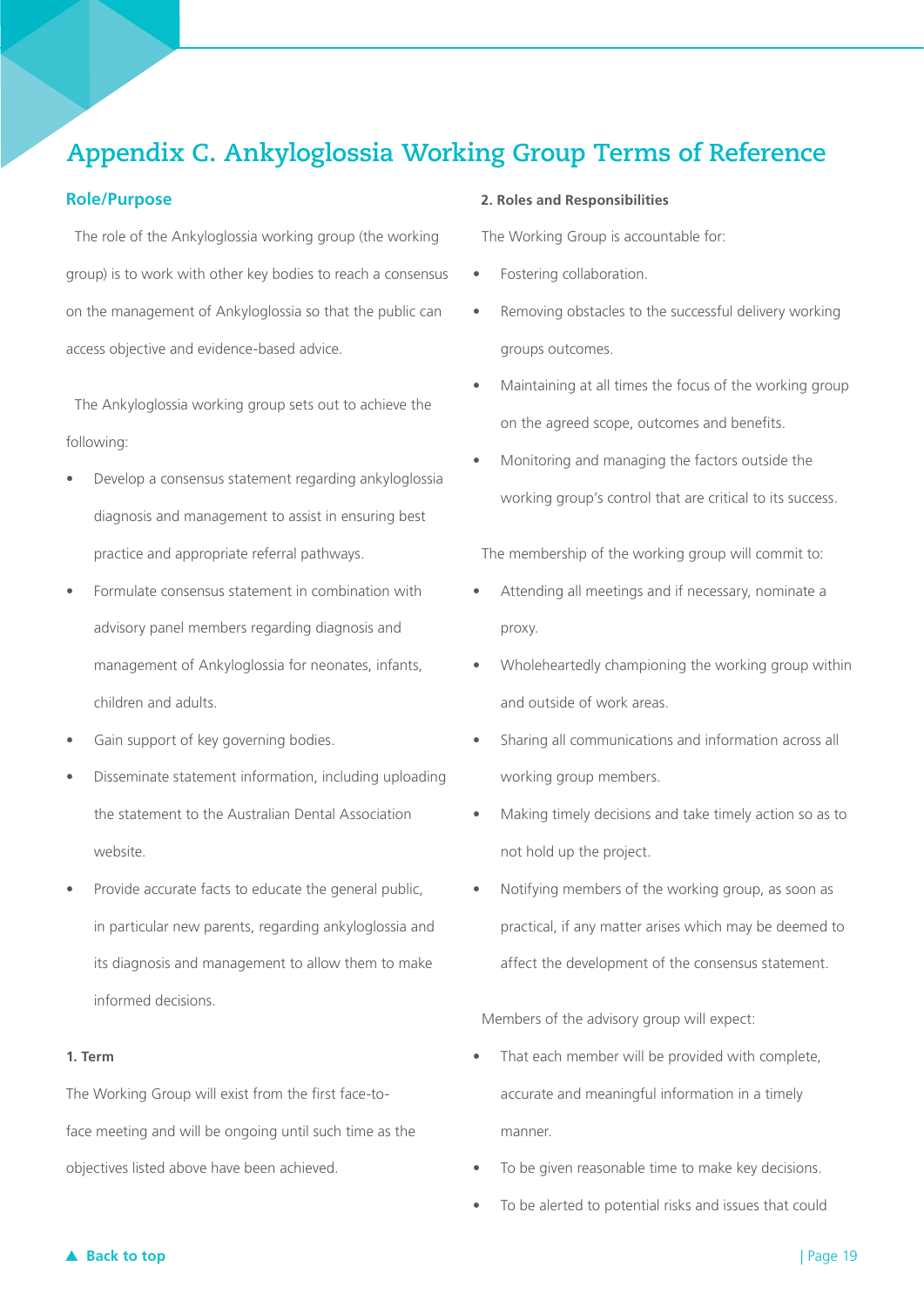impact the project, as they arise.

- Open and honest discussions, without resorting to any misleading assertions.
- Ongoing 'health checks' to verify the overall status and 'health' of the working group.

### **3. Meetings**

- All meetings will be chaired by Dr Mihiri Silva
- The first meeting will be held in person.

Any subsequent meetings required to finalise the working group outcomes will be held by teleconference/ videoconference.

- If required subgroup meetings will be arranged outside of these times at a time convenient to subgroup members.
- A meeting quorum will be 50% of the members of the working group.
- Decisions will be made by consensus (i.e. members are satisfied with the decision even though it may not be their first choice).
- Meeting agendas and minutes will be provided by the secretariat, Australian Dental Association, this includes:
	- preparing agendas and supporting papers.
	- preparing meeting notes and information.

## **4. Amendment, Modification or Variation**

This Terms of Reference may be amended, varied or modified in writing after consultation and agreement by working group members.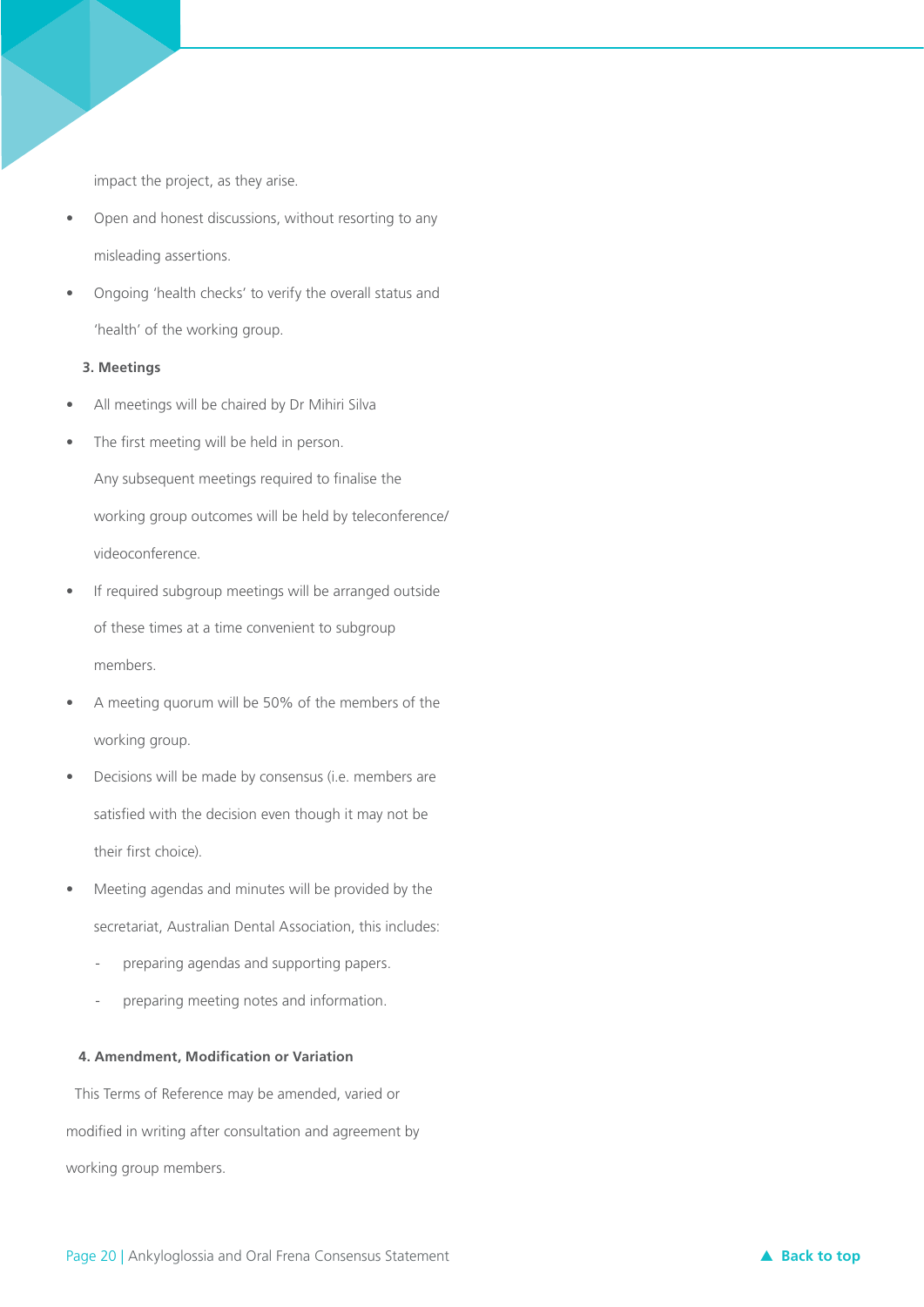# **References**

1 Kapoor V, Douglas PS, Hill PS, Walsh LJ, Tennant M. Frenotomy for tongue-tie in Australian children, 2006- 2016: an increasing problem. *MJA.* 2018; 208(2):88-89. doi: 10.5694/mja17.00438.

2 Lisonek M, Liu S, Dzakpasu S, Moore AM, Joseph KS. Changes in the incidence and surgical treatment of ankyloglossia in Canada. *J Paediatr Child Health.*  2017;22(7). 382-386. doi: 10.1093/pch/pxx112. <sup>3</sup> Walsh J, Links A, Boss E, Tunkel D. Ankyloglossia and lingual frenectomy: National trends in inpatient diagnosis and management in the United States, 1997-2012. *Otolarymgol Head Neck Surg.* 2017;156(4):735-740. doi: 10.1177/0194599817690135.

4 World Health Organization [Internet]. *Exclusive breastfeeding for six months best for babies everywhere.* Geneva: World Health Organization; 2011. URL https://www.who.int/mediacentre/news/ statements/2011/breastfeeding\_20110115/en/. Accessed June 2019.

5 Baker AR, Carr MM. Surgical treatment of ankylogossia. *Oper Tech Otolayngol Head Neck Surg.* 2015;26:28-32. 6 Adstrum S, Nicholson J. A history of fascia. *Clin Anat.* 2019;32:862-870. doi: 10.1002/ca.23371.

7 Mills N, Pransky SM, Geddes DT, Mirjalili SA. What is a tongue tie? Defining the anatomy of the in-situ lingual frenulum. *Clin Anat.* 2019;32(6):749-761. doi: 10.1002/ ca.23343.

<sup>8</sup> Coryllos E, Genna CW, Salloum AC. Congenital tonguetie and its impact on breastfeeding. Breastfeeding: Best for mother and baby, *American Academy of Pediatrics Newsletter* [Internet]. 2004. Summer: 1-6. 9 Martinelli RLC, Marchesan IQ, Berretin-Felix G. Protocol for infants: relationship between anatomic and functional aspects. *Rev CEFAC.* 2013;15(3):599-609. 10 Hazelbaker AK. Tongue-tie: morphogenesis, impact, assessment and treatment. Aidan and Éva Press: Columbus, 2010. <sup>11</sup> Schlatter S, Schupp W, Otten JE, Harnisch S, Kunze

M, Stravropoulou D et al. The role of tongue-tie in breastfeeding problems – A prospective observational study. *ACTA Paediatr.* 2019;00:1-8.

12 Webb A, Hao W, Hong P. The effect of tongue-tie division on breastfeeding and speech articulation: A systematic review. *Int J Pediatr Otorhinolaryng.* 2013;77:635-646. doi: 10.1016/j.ijporl.2013.03.008. 13 Razdan R, Callaham S, Saggio R et al. Maxillary Frenulum in Newborns: Association with Breastfeeding. Otolaryngol Head Neck Surg. 2020. doi: 10.1177/0194599820913605. <sup>14</sup> Colaway C, Hersh CJ, Baars R, Sally S, Diercks G, Hartnick CJ. Association of feeding evaluation with frenotomy rates in infants with breastfeeding difficulties. *JAMA Otolaryngol Heal Neck Surg.* 2019. doi: 10.1001/ jamaoto.2019.1696.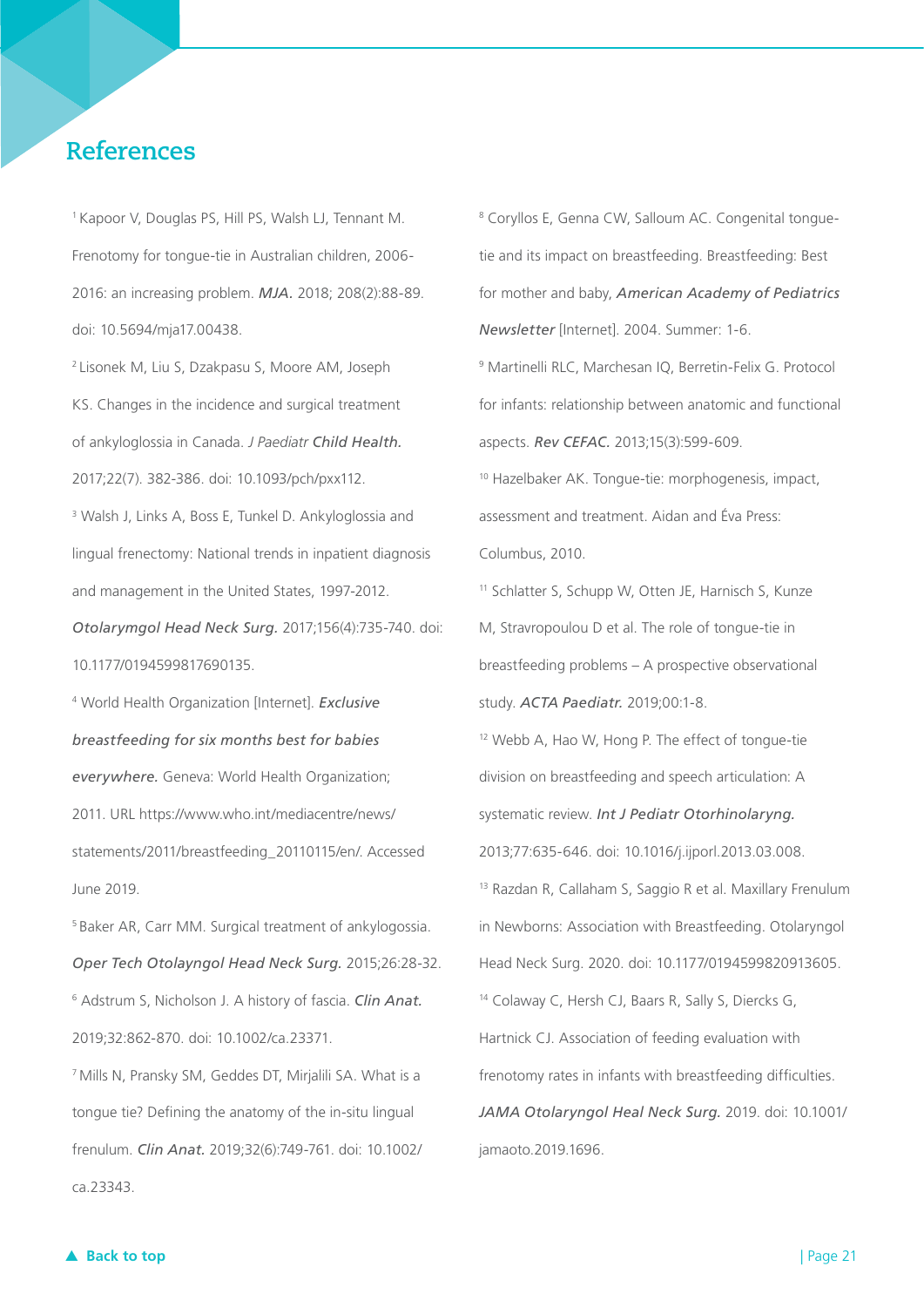15 Huang WJ, Creath CJ. The Midline Diastema: A Review of Its Etiology and Treatment. *Pediatr Dent.* 1995;17(3):171-9.

<sup>16</sup> Tracy LF, Gomez G, Overton LJ, McClain WG. Hypovolemic shock after labial and lingual frenulectomy: A report of two cases. *Int J Pediatr Otorhinolaryngol.*  2017;100:223-224. doi: 10.1016/j.ijporl.2017.07.013. 17 Hale M, Mills N, Edmonds L, Dawes P, Dickson N, Barker D et al. Complications following frenotomy for ankyloglossia: A 24-month prospective New Zealand Paediatric Surveillance Unit study. *J Paediatr Child Health*. 2020;56(4):557-562.. doi:10.1111/jpc.14682. <sup>18</sup> Thomas N, Carcillo J. Hypovolemic shock in pediatric patients. *New Horiz.* 1998;6(2):120-129. 19 Dixon B, Gray J, Elliot N, Shand B, Lynn A. A multifaceted programme to reduce the rate of tongue tie release surgery in newborn infants, an observational study. *Int J* 

*Ped Otorhinolaryngol.* 2018;113:156-163. doi: 10.1016/j. ijporl.2018.07.045.

20 Suter V, Bornstein M. Ankyloglossia: Facts and myths in diagnosis and treatment. *J Periodontol.* 2009;80(8):1204- 1219. doi: 10.1902/jop.2009.090086.

21 Zaghi S, Valcu-Pinkerton S, Jabara M, Norouz-Knutsen L, Govardhan C et al. Lingual frenuloplasty with myofunctional therapy: Exploring safety and efficacy in 348 cases. *LIO.* 2019; 4(5): 489-496. DOI: 10.1002/ lio2.297

22 Varadan M, Chopra A, Sanghavi AD, Sivaraman K, Gupta K. Etiology and clinical recommendations to manage the complications following lingual frenectomy: a critical review. *J Stomatol Oral Maxillofac Surg.*  2019;120(6);549-553. doi: 10.1016/j.jormas.2019.06.003. 23 Maciag M, Sediva I, Alexander-Scott N. Submandibular swelling and fever following frenulectomy in a 13-day-old infant. *Clin Pediatr.* 2016;55(10):990-992.

24 Genther DJ, Skinner ML, Bailey PJ, Capone RB, Byrne PJ. Airway obstruction after lingual frenulectomy in two infants with Pierre-Robin Sequence. *Int J Pediatr Otorhinolaryngol.* 2015;79:1592-1594.

25 Isaiah A, Pereira KD. Infected sublingual hematoma: A rare complication of frenulectomy. *Ear Nose Throat J.*  2013;92(7):296-297.

26 Opara PI, Gabriel-Job N, Opara KO. Neonates presenting with severe complications of frenotomy: a case series. *J Med Case Rep.* 2012;6(77). doi: 10.1186/1752-1947-6-77 27 Ludwig IH, Reiffel RS, Wang FM. Ideal wound healing is not a stretch. *J Pediatr Ophthalmol & Strabismus.*  2018;55(2):82-83. doi: 10.3928/01913913-20180126-01. 28 Royal Australasian College of Physicians. Guidelines statement: *Management of procedure-related pain in neonates.*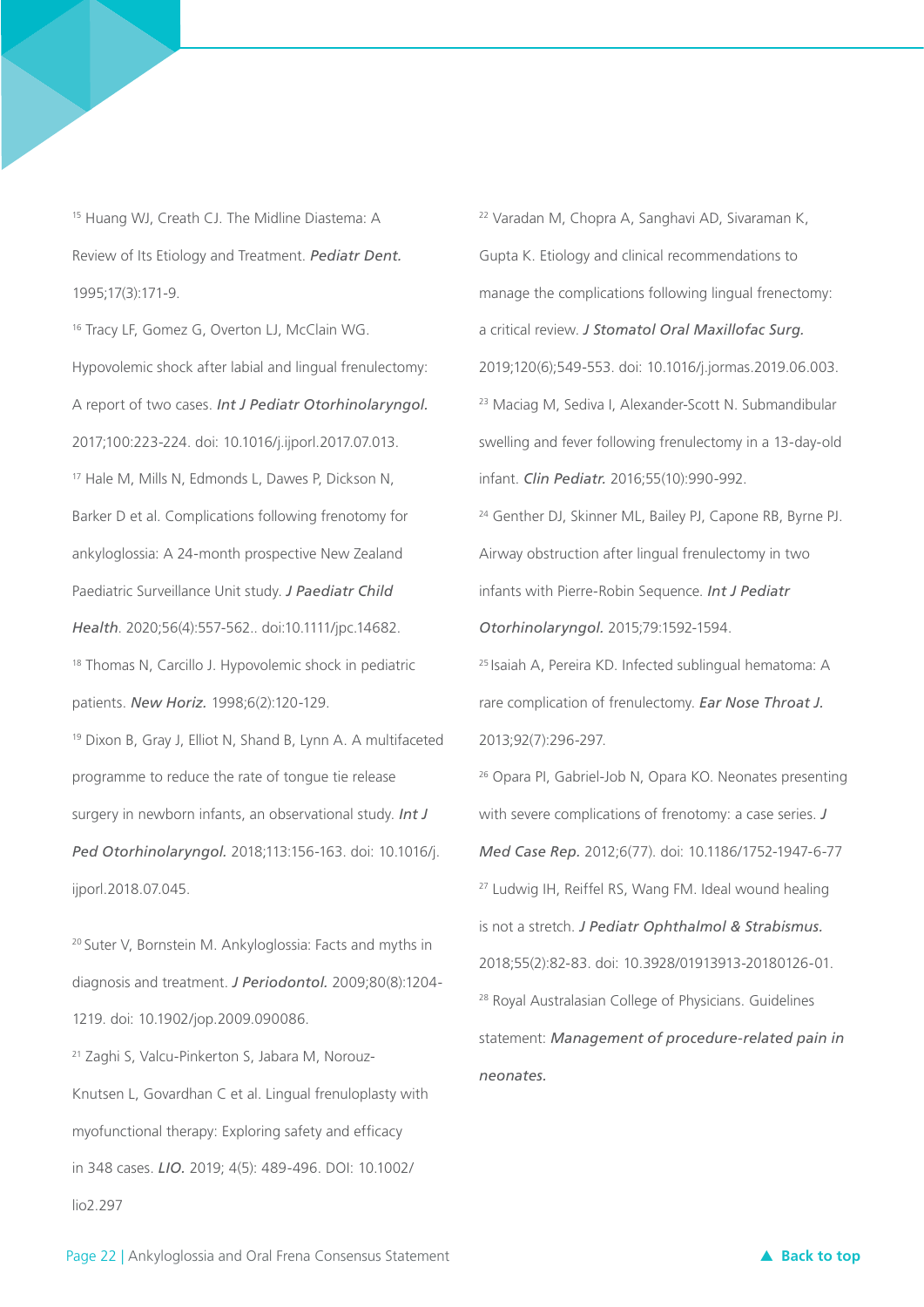29 O'Shea JE, Foster JP, O'Donnell CPF, Breathnach D, Jacobs SE, Todd DA et al. Frenotomy for tongue-tie in newborn infants. *Cochrane Database of Systematic Reviews.* 2017;3. doi: 10.1002/14651858.CD011065.pub2. 30 Salt, H (2019) "Don't snip for speech" *SPA Conference Research Presentation - ahead of publication*

31 Walls A, Pierce M, Wang H, Steehler A, Steehler M, Harley EH Jr. Parental perception of speech and tongue mobility in three-year olds after neonatal frenotomy. *Int J Pediatr Otorhinolaryngol.* 2014;78:128-31. doi: 10.1016/j.ijporl.2013.11.006.

32 Daggumati S, Cohn JE, Brennan MJ, Evarts M, McKinnon BJ, Terk AR. Speech and language outcomes in patients with ankyloglossia undergoing frenulectomy: a retrospective pilot study. *OTO Open.* 2019;3(1). doi: 10.1177/2473974X19826943.

33 Ito Y, Shimizu T, Nakamura T, Takatama C. Effectiveness of tongue-tie division for speech disorder in children. *Pediatr Int.* 2015;57:222-6. doi: 10.1111/ped.12474. <sup>34</sup> Patel J, Anthonappa RP, King NM, All Tied up! Influences of oral frenulae on breastfeeding and their recommended management strategies. *J Clin Ped Dent.* 2018;42(6):407- 415. doi: 10.17796/1053-4625-42.6.1.

35 Huang Y, Quo S, Berkowski JA, Guilleminault C. Short lingual frenulum and obstructive sleep apnea in children. *IJPR.* 2015;1(1):1-4.

<sup>36</sup> Guilleminault C, Huseni S, Lo L. A frequent phenotype for paediatric sleep apnoea: short lingual frenulum. *ERJ open research.* 2016;2(3). DOI: 10.1183/23120541.00043-2016. <sup>37</sup> Villa MP, Evangelisti M, Barreto M, Cecili M, Kaditis A. Short lingual frenulum as a risk factor for sleep-disordered breathing in school-age children. *Sleep Med.* 2019;66: 119-122. https:// doi.org/10.1016/j.sleep.2019.09.019. 38 Douglas P. Making sense of studies that claim benefits of frenotomy in the absence of classic tongue-tie. *J Human Lact.* 2017;33(3):519-523. doi: 10.1177/0890334417706694.

39 Douglas PS, Hiscock H. The unsettled baby: crying out for an integrated, multidisciplinary primary care approach. *MJA.* 2010;193:533-536.

<sup>40</sup> Rosen R, Vandenplas Y, Singendonk M, Cabana M, DiLorenzo C, Gottrand F et al. Pediatric gastroesophageal reflux clinical practice guidelines: joint recommendations of the North American Society for Pediatric Gastroenterology, Hepatology, and Nutrition and the European Society for Pediatric Gastroenterology, Hepatology and Nutrition. *J Pediatr Gastroenterol Nutr.* 2018;66(3):516-554.

41 Kotlow L. Infant gastrointestinal reflux (GER): Benign infant acid reflux or just plain aerophagia? *Int J Child Health Nut.* 2016;5:10-16.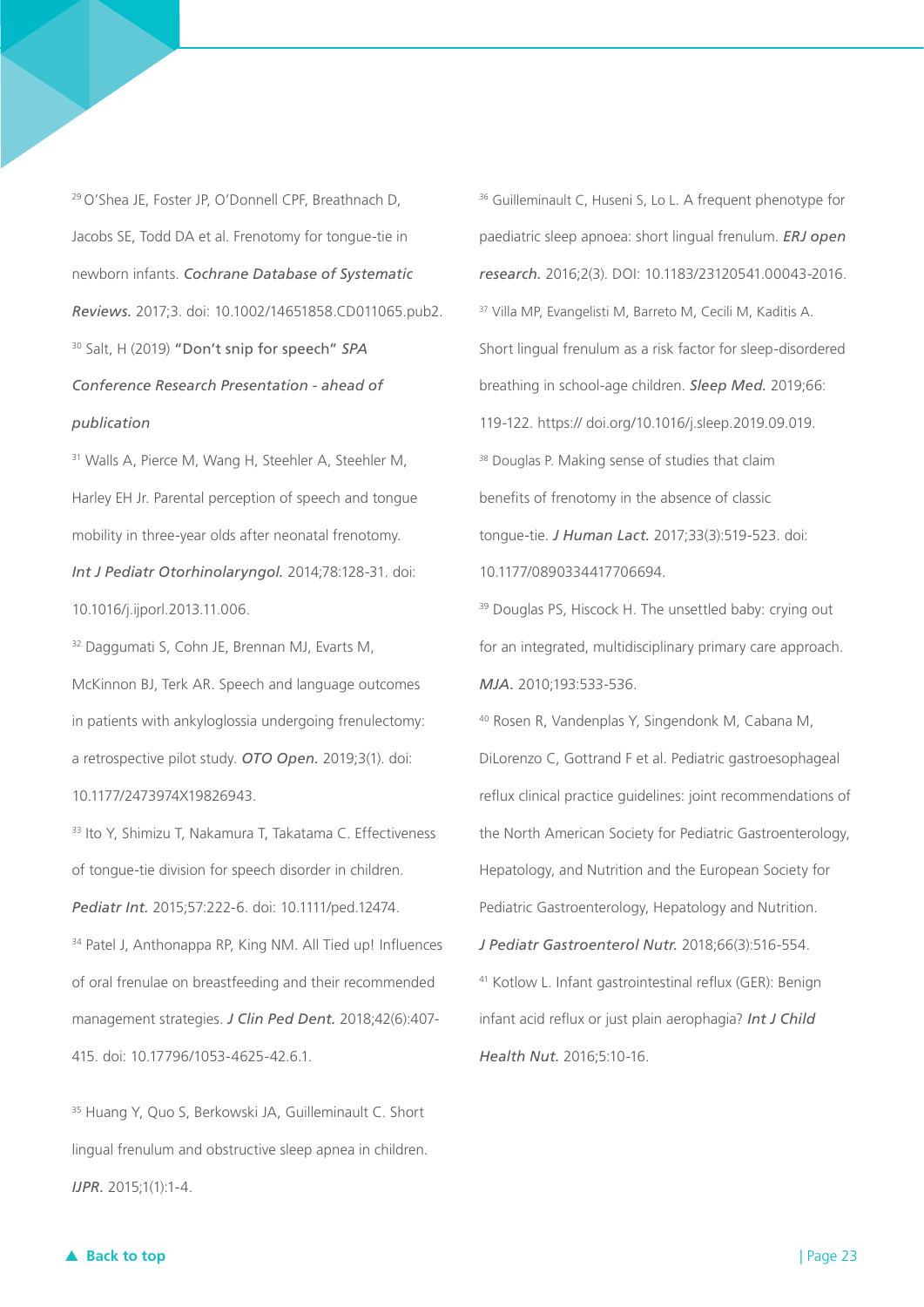<sup>42</sup> Kotlow L. Infant relux and aerophagia associated with the maxillary lip-tie and ankyloglossia (tongue-tie). *Clin Lac.* 2011;2-4;25-29. doi: 10.1891/21580531180711467. 43 Siegel SA. Aerophagia induced reflux in breastfeeding infants with ankyloglossia and shortened maxillary labial frenula (tongue and lip tie). *Int J Clin Pediatr.* 2016;5(1):6- 8. doi: http://dx.doi.org/10.14740/ijcp246w. 44 Hawk C, Minkalis A, Webb C, Hogan O, Vallone S. Manual interventions for musculoskeletal factors in infants with suboptimal breastfeeding: a scoping review. *J Evid Based Integr Med.* 2018;23:1-12. doi: 10.1177/2515690X18816971.

<sup>45</sup> Holleman AC, Nee J, Knaap S. Chiropractic management of breast-feeding difficulties: a case report. *JCM*. 2011;10(3):199-203. doi: 10.1016/j.jcm.2011.01.010. 46 Herzhaft-Le Roy J, Xhignesse M, Gaboury I**.** Efficacy of osteopathic treatment coupled with lactation consultations for infants' biomechanical sucking difficulties: A randomized control trial. *J Human Lact.* 2017;33(1):165- 172.

47 Ramoser G, Guóth-Gumberger M, Baumgartner-Sigl S, Zoeggeler T, Scholl-Bürgi S, Karall D. Frenotomy for tongue-tie (frenulum linguae breve) showed improved symptoms in the short- and long-term follow-up. *Acta Paediatrica.* 2019;108:1861-1866.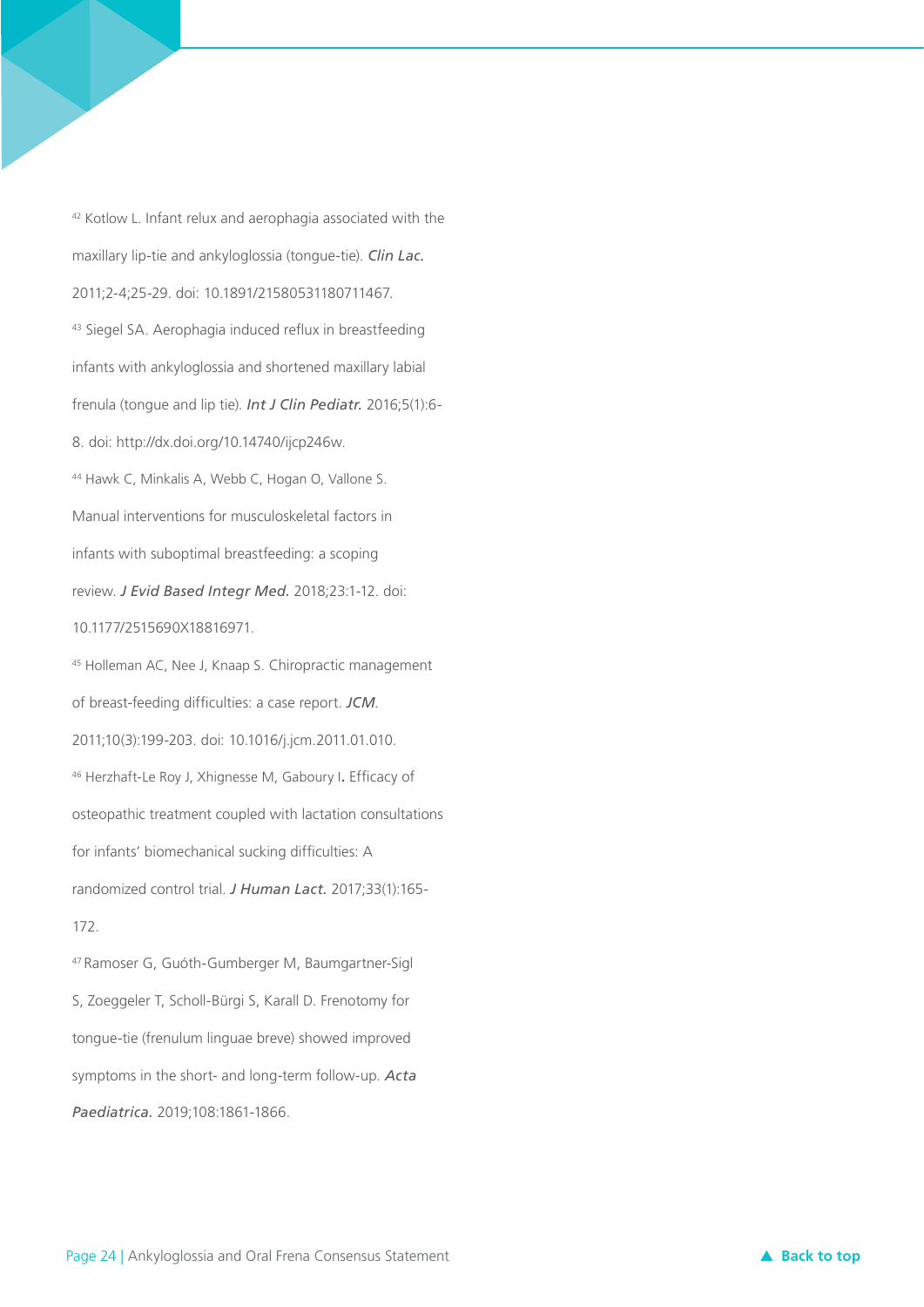| <b>Notes</b> |  |  |  |
|--------------|--|--|--|
|              |  |  |  |
|              |  |  |  |
|              |  |  |  |
|              |  |  |  |
|              |  |  |  |
|              |  |  |  |
|              |  |  |  |
|              |  |  |  |
|              |  |  |  |
|              |  |  |  |
|              |  |  |  |
|              |  |  |  |
|              |  |  |  |
|              |  |  |  |
|              |  |  |  |
|              |  |  |  |
|              |  |  |  |
|              |  |  |  |
|              |  |  |  |
|              |  |  |  |
|              |  |  |  |
|              |  |  |  |